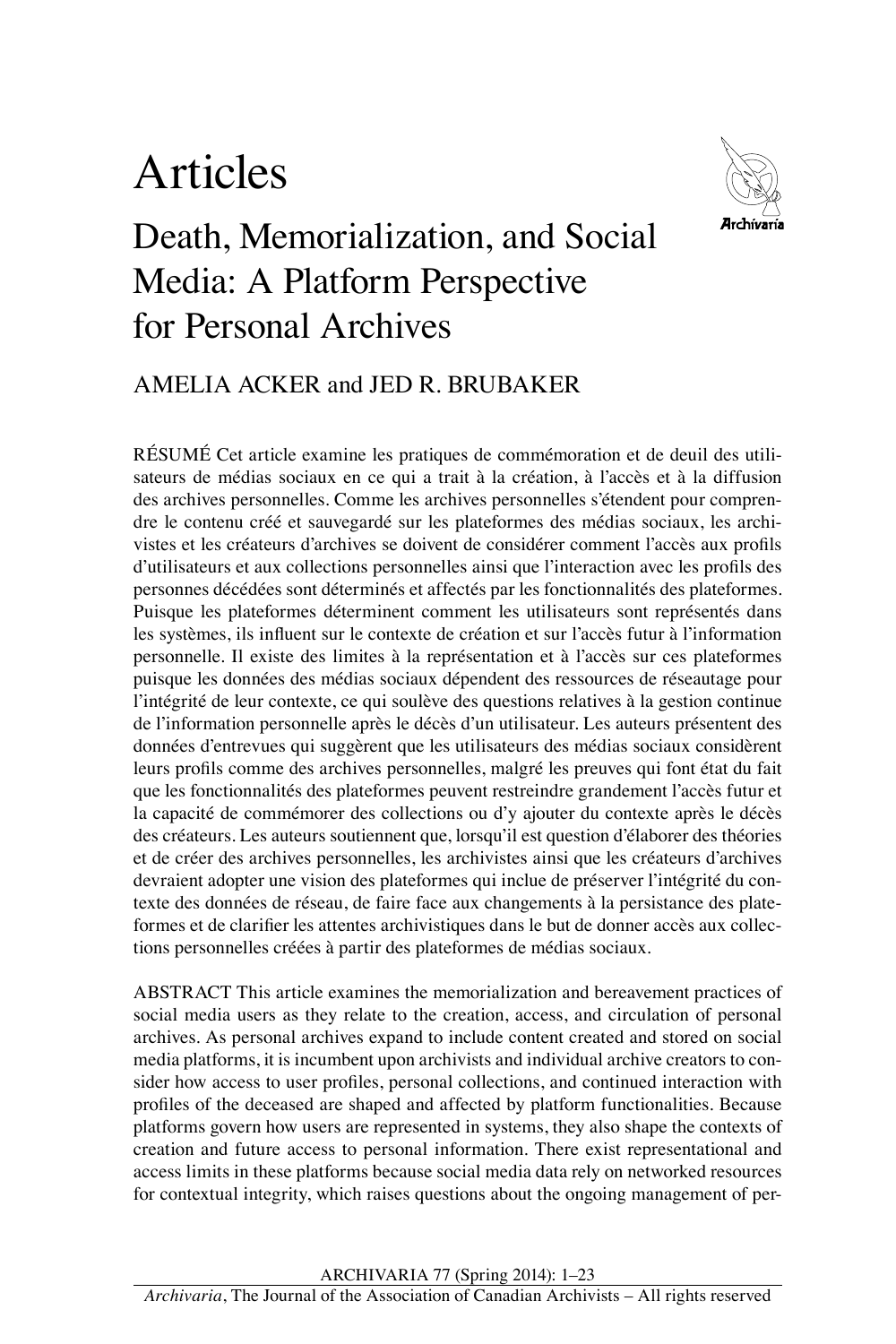sonal information after a user has died. The authors present interview data that suggest social media users consider profiles to be personal archives despite evidence that platform functionality may heavily restrict future access and the ability to memorialize collections or add layers of context after a creator has died. The authors argue that, when theorizing and building personal archives, archivists as well as individual creators should adopt a platform perspective that includes preserving the contextual integrity of networked data, confronting shifts in the persistence of platforms, and clarifying archival expectations to provide access to personal collections created with social media platforms.

#### **Introduction**

While social media platforms enable new ways of living in the world, they also create new ways of encountering death, memorializing the deceased, and experiencing the legacies of those who have died. Social media platforms govern access to networked personal information in ways that archivists and individual creators should be concerned about if we want to ensure access to digital collections and personal archives in the future. Early accounts of social media considered disjunctures between online and offline life – forms of public and private expression, creating a sense of audience, and transitioning to adulthood, among others.<sup>1</sup> While alive, individuals must negotiate these disjunctures, but the persistence of social media accounts after a user has died presents several issues for long-term personal collections, and for the survivors who may want to access, govern, or continue to interact with these collections. Access to user profiles, subsequent collections, and continued interaction with profiles of the deceased raise questions about the ongoing management of personal information on these platforms post-mortem.

Personal archives research has largely focused on two interconnected areas: theorizing the research space and educating the broader public. The first pertains to theorizing and describing the "personal" in personal archives that are collected and stored in institutions.2 This strand is devoted to describing the importance of an individual's collection, as it is separate from more formalized recordkeeping projects, distinct from transactional and organizational systems. Historically, individuals represented in institutional personal archives have been famous writers, administrators, and politicians. While there have been major

2 For a survey of recent debates as compared with administrative and governmental records, see Catherine Hobbs, "The Character of Personal Archives: Reflections on the Value of Records of Individuals," *Archivaria* 52 (Fall 2001): 126–35; and Sue McKemmish, "Evidence of Me," *Archives and Manuscripts* 24, no. 1 (May 1996): 28–45.

<sup>1</sup> See, for example, Genevieve Bell, "The Age of the Thumb: A Cultural Reading of Mobile Technologies from Asia," *Knowledge, Technology & Policy* 19, no. 2 (June 2006): 41–57; Eszter Hargittai and Eden Litt, "Becoming a Tweep: How Prior Online Experiences Influence Twitter Use," *Information, Communication & Society* 15, no. 5 (2012): 680–702.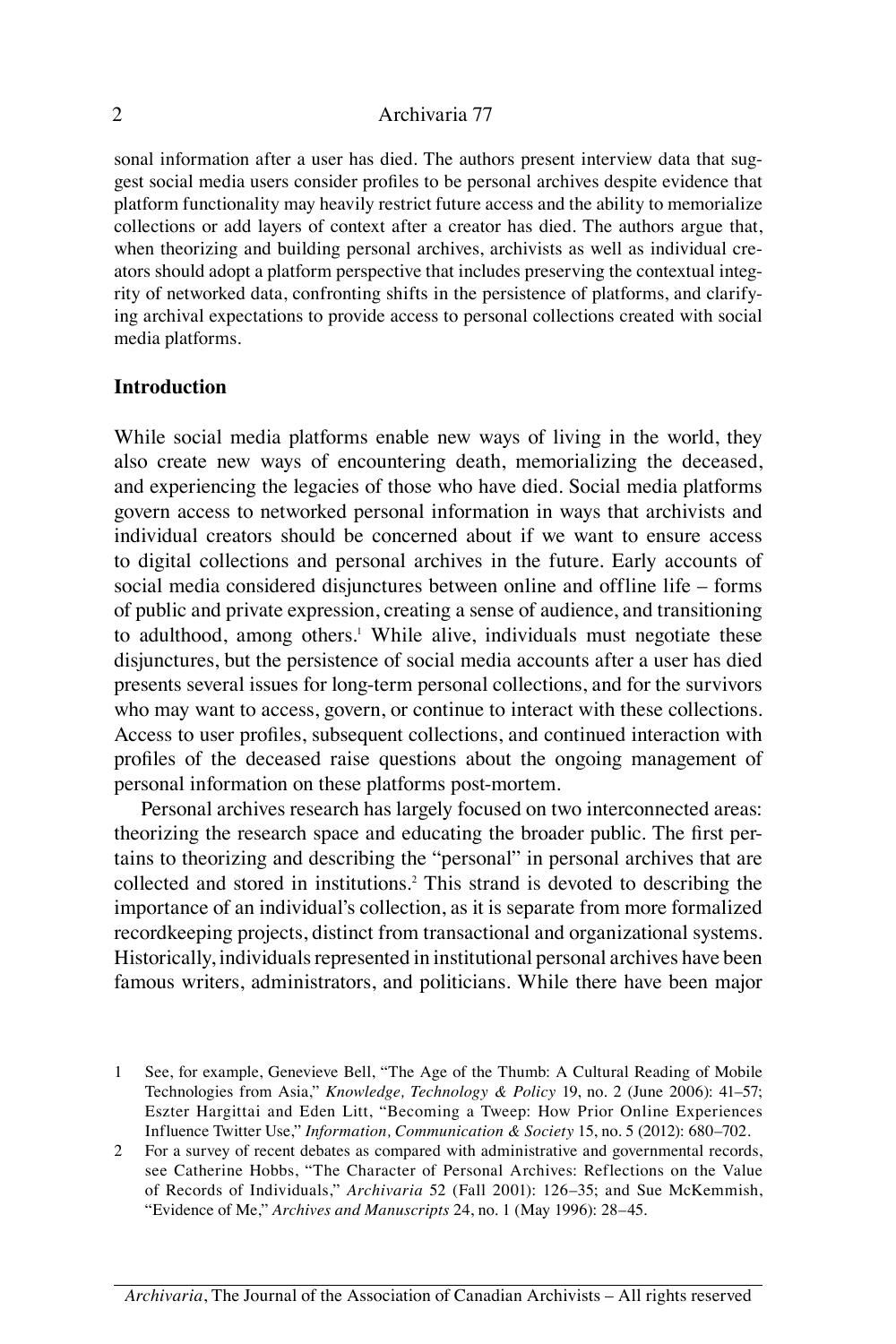institutional efforts to collect personal papers that document the lives of women and minorities, there still remains a dearth of personal archive collections that represent the everyday lives of people from all cross-sections of society.3 With the proliferation of networked information and communication technologies (ICTs), the definition of personal archives has expanded to include the collections of potentially any individual with an archival impulse to document his or her life. New technologies create new potentialities for personal archives, from cellphone photographs to email correspondence and Twitter feeds.

A second strand of personal archives research has turned toward educating members of the public and equipping them with tools and systems for selfarchiving – pragmatic strategies for individual creators to collect, organize, and curate digital assets that are stored on media in their purview.<sup>4</sup> While there may be no expectation that institutions will collect these personal archives, many professional archivists and researchers acknowledge that the field of personal archives has transformed. They study how people circulate personal information and "archive" it now, advising individual creators on comprehensive preservation practices ranging from media-specific issues to software preservation, hard-disk backup, and emulation.<sup>5</sup>

Richard J. Cox has encouraged archivists to adopt new roles as educators in order to equip "citizen archivists" (or individual creators) with skills to archive and provide access to personal collections to their families and loved ones in the future.<sup>6</sup> A fair amount of effort has been directed toward educating people about common misunderstandings in digital information management (e.g., system backup is not a long-term archival solution). While these education efforts demonstrate the importance of archival advocacy in the digital age, there remains plenty of practical and theoretical bridging to be done between personal archives found in institutions and the personal archives of individual creators.

Despite the turn toward preserving digital media, archivists and individual creators have yet to address many of the archival challenges presented by social media with regard to the multiple contexts of collection creation. There exist representational and access limits for users as a result of the technological designs of social media. Likewise, social media data such as user profiles rely on networked resources and many creators in order to provide and maintain

<sup>3</sup> Andrew Flinn, Mary Stevens, and Elizabeth Shepherd, "Whose Memories, Whose Archives? Independent Community Archives, Autonomy and the Mainstream," *Archival Science* 9, no. 1–2 (June 2009): 71–86.

<sup>4</sup> Christopher A. Lee, ed., *I, Digital: Personal Collections in the Digital Era* (Chicago: Society of American Archivists, 2011).

<sup>5</sup> Catherine C. Marshall, "Rethinking Personal Digital Archiving, Part 2: Implications for Services, Applications, and Institutions," *D-Lib Magazine* 14, no. 3/4 (March/April 2008).

<sup>6</sup> Richard J. Cox, *Personal Archives and a New Archival Calling: Readings, Reflections and Ruminations* (Duluth, MN: Litwin Books, 2008).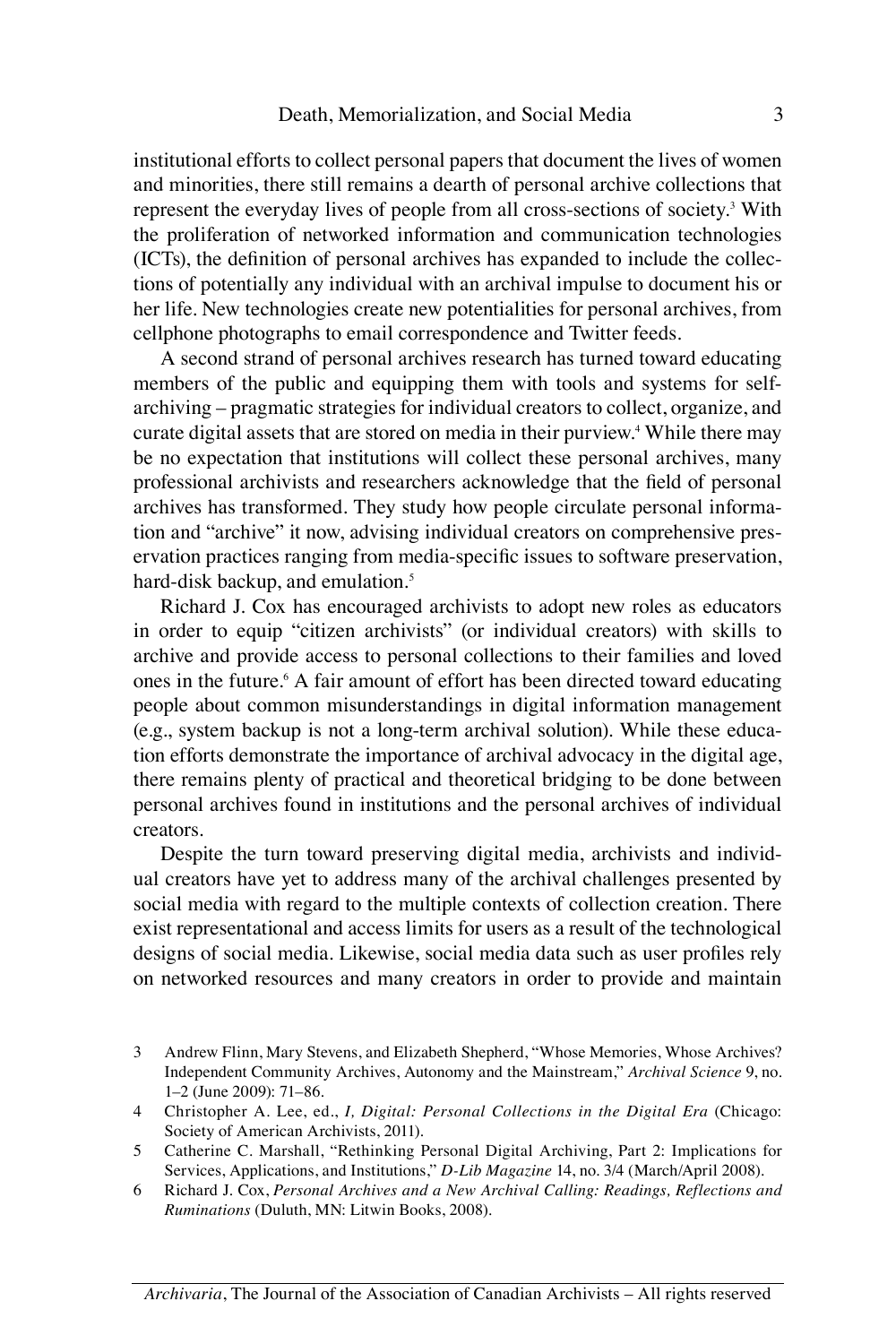contextual integrity. Moreover, these profiles are connected to disparate audiences, resulting in multiple contexts that shift over time. In this article, we explore these challenges through experiences of confronting, documenting, and memorializing death on social media. We present interview data from people who experienced the deaths of users in their networks and encountered their social media collections in a variety of ways.

Based on our findings about death and personal digital collections, we argue that archivists and individual creators need to address the challenges associated with archiving social media by adopting a *platform perspective*. With a platform perspective, we emphasize the co-constitutive role of a system's affordances and its underlying infrastructure in the creation, maintenance, and structure of an individual's social media data. Focusing on the platform functionality of one popular social network site, Facebook, we show that the structure of data within Facebook links content to specific user accounts, which results in an ad hoc personal archive that, in turn, has provided the conditions for a variety of memorializing and post-mortem social networking practices. Building on four years of mixed methods research on death, social media, and post-mortem social networking,<sup>7</sup> we draw insights from the ways archival theories and principles have accounted for and represented the death of creators and the inactivity of collections in order to inform the design of social media systems and personal digital archives.

In addition to the platform as a whole, we provide a close reading of the functions and limitations of Facebook's current approach to death (i.e., through "memorialization" of an account) in order to illustrate the importance of a platform perspective when theorizing the future of personal archives created with social media. Interview data are presented in conjunction with our analysis of Facebook's system in order to elucidate the lived reality that social media users and personal archive creators are confronting as they experience the deaths of "friends" and loved ones. Their experiences with death and social media also highlight an implicit trust and expectation that personal information and user profiles on Facebook (and other social media as well) will persist into the future. To this end, we present case studies of living users, or "survivors," who network with the profiles and collections of users who have died. We aim to show that social networking and accessing personal collections not only includes personal memory but also the memories of a network of actors who may still be creating collections of their own.

We start by framing our work with a brief survey of research in personal archives, contrasting it (where appropriate) with issues addressed in social

<sup>7</sup> Jed R. Brubaker, Gillian R. Hayes, and Paul Dourish, "Beyond the Grave: Facebook as a Site for the Expansion of Death and Mourning," *Information Society* 29, no. 3 (May 2013): 152–63.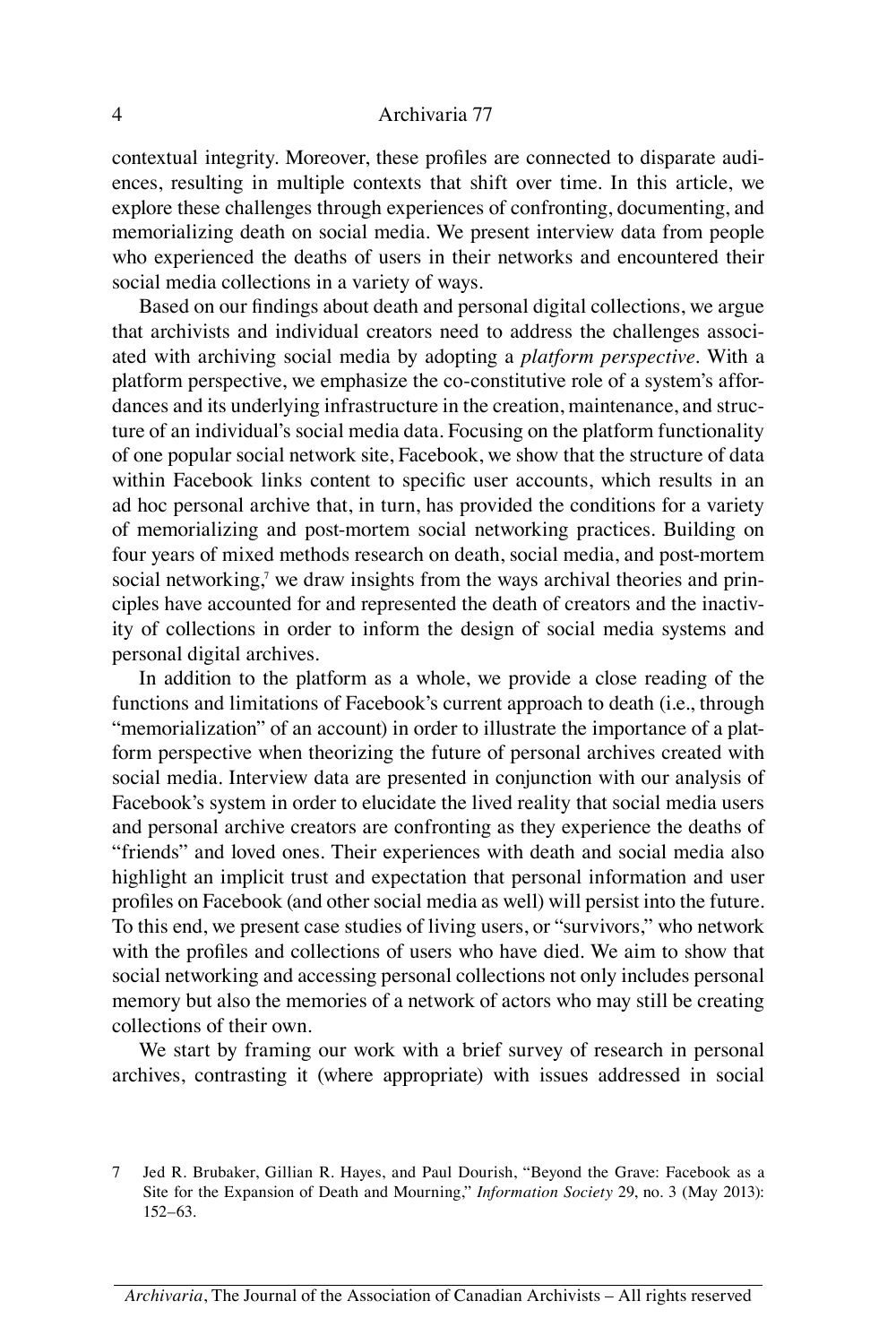media research. We then discuss our methodology, including an analysis of the technical functionality of Facebook as a platform. In our results, we engage with two areas important to archival studies: how individuals' experiences of death on Facebook are shaped by the functionality of the platform; and an examination of the solution Facebook introduced for profiles following an individual's death, known as "profile memorialization." We conclude by synthesizing these findings, articulating specific shortcomings of the existing Facebook platform, and we argue for an archival engagement with social media that adopts a platform perspective to account for the ways in which these data were produced and consumed, and how they may be accessed in the future.

#### **Personal Archives and Memory Practices**

The act of creating and collecting personal archives represents a significant kind of memory practice for individual creators as well as the collecting institutions that steward them.<sup>8</sup> Personal archives document the cultural memory of society in private, individualized ways.<sup>9</sup> Social media, however, turn the flows of individual, personal documentation into transactions between users in a creator's network, allowing other users to access and add layers of context.<sup>10</sup> These transactions may range from close ties (such as family and friends) to loose network ties (such as a favourite sports team or a professional organization). Additionally, memory practices depend on the ability to create and preserve material culture for retrieval and access, as well as the capacity to add future layers of context after a person or event has passed. Often, personal archival collections allow creators to remember their individual experiences or memories from the past through the addition of narrative and reflection.11 Collections creators reflect and memorialize through the ability to access documentation and material culture that has been preserved and saved over time, a practice that

- 8 Geoffrey C. Bowker, *Memory Practices in the Sciences* (Cambridge, MA: MIT Press, 2005).
- 9 Hobbs, "The Character of Personal Archives," 127.
- 10 danah m. boyd and Nicole B. Ellison, "Social Network Sites: Definition, History, and Scholarship," *Journal of Computer-Mediated Communication* 13, no. 1 (October 2008): 210–30.
- 11 Joseph (Jofish) Kaye, Janet Vertesi, Shari Avery, Allan Dafoe, Shay David, Lisa Onaga, Ivan Rosero, and Trevor Pinch, "To Have and to Hold: Exploring the Personal Archive," in *Proceedings of the SIGCHI Conference on Human Factors in Computing Systems, Montreal, 22–27 April 2006* (New York: ACM, 2006): 275–84; Ian Li, Anind Dey, and Jodi Forlizzi, "A Stage-Based Model of Personal Informatics Systems," in *Proceedings of the 28th International Conference on Human Factors in Computing Systems, Atlanta, 10–15 April 2010* (New York: ACM, 2010): 557–66; William Odom, Richard Harper, Abigail Sellen, David Kirk, and Richard Banks, "Passing On & Putting to Rest: Understanding Bereavement in the Context of Interactive Technologies," in *Proceedings of the 28th International Conference on Human Factors in Computing Systems, Atlanta, 10–15 April 2010* (New York: ACM, 2010): 1831–40.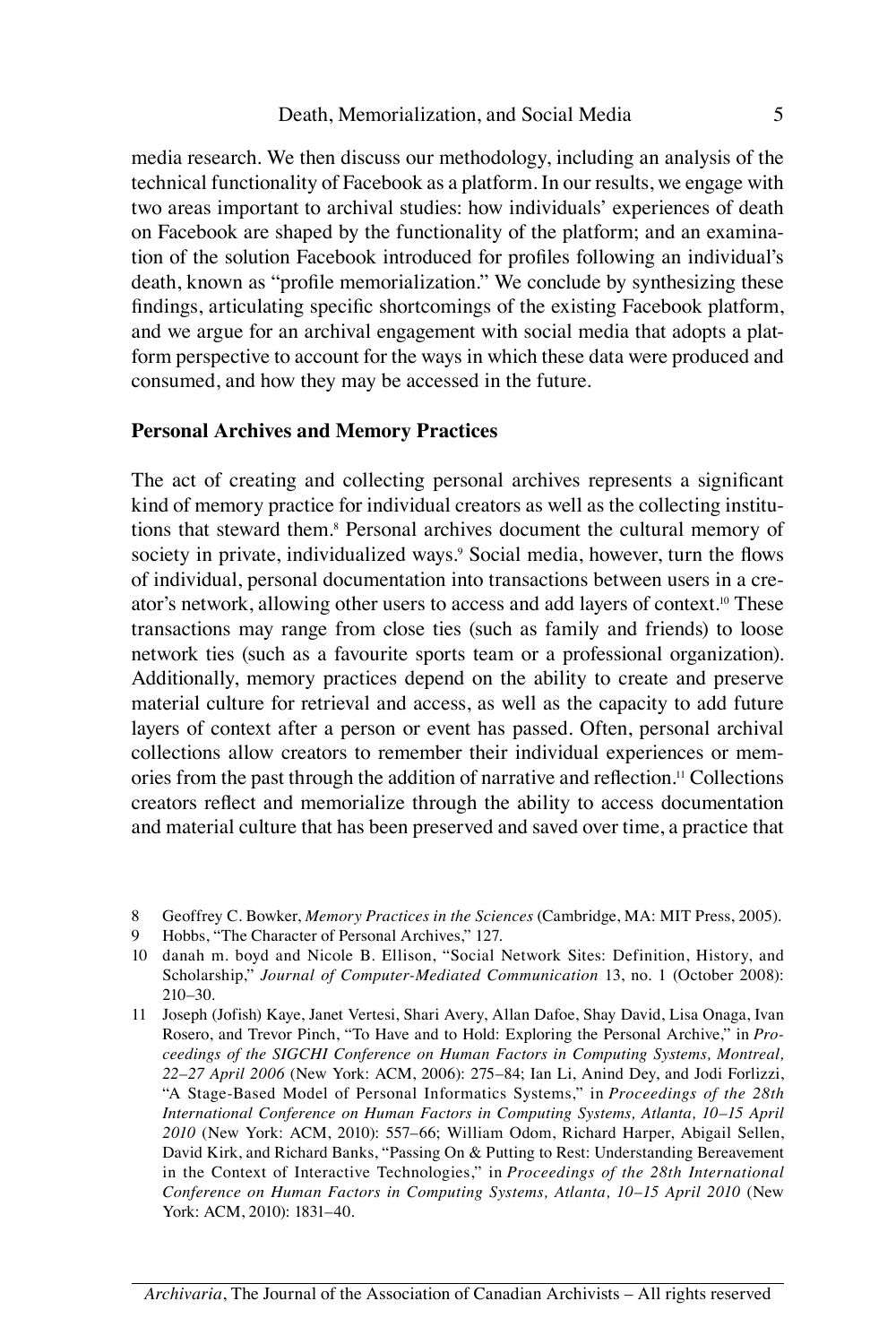becomes all the more important when loved ones have died.12 Personal archives also have an impact on the collective memory of society. Such collections document how individuals remember the past, characterize community relationships in the present, and memorialize activities over time. Community memory is built upon connections between individuals; thus, personal archives are integral to documenting how individuals are connected to communities.

Just as personal archives enable memory practices, they also document how such practices change with documentation technologies, including how they are shaped by the platforms we encounter and use every day. As personal documentation through social media platforms becomes a fundamental modality of twenty-first-century living, we see a democratization of the documenting of one's personal life and the influence of people who have died. Online memorials, virtual cemeteries, blog remembrances, and even live-tweeting funerals are all examples of this new modality to which personal archives can be linked. The documentation that is created as a community grieves also situates the significance of that individual in the various communities of which they may have been a part. The persistent use of these platforms also points to the importance for survivors to be able to access digital collections and social media profiles after a creator has died.

The democratization of documenting an individual's life with digital media has been attributed to the proliferation of ICTs, ranging from personal computing devices to the rise of social media platforms that allow us to collect, access, and share personal digital records.13 Moreover, digital technologies make it even easier for personal records to be shared and stored through digital backup and cloud storage, and arguably easier for collecting institutions to accession personal archives, though access issues may arise (e.g., privacy and personal information redaction).<sup>14</sup> As memories are captured and produced in tandem with digital media, it is incumbent upon archivists and information scholars to consider the impact that digital, networked platforms will have on individual representations, as well as the possibilities of accessing society's collective memory, created with emerging social media.

- 12 Mary R. Harvey, "An Ecological View of Psychological Trauma and Trauma Recovery," *Journal of Traumatic Stress* 9, no. 1 (1996): 3–23; Christine Valentine, *Bereavement Narratives: Continuing Bonds in the Twenty-First Century* (London, New York: Routledge, 2008).
- 13 Catherine C. Marshall, "Rethinking Personal Digital Archiving, Part 1: Four Challenges from the Field," *D-Lib Magazine* 14, no. 3/4 (March/April 2008).
- 14 Christopher A. Lee and Kam Woods, "Automated Redaction of Private and Personal Data in Collections," in *Proceedings of Memory of the World in the Digital Age: Digitization and Preservation: An International Conference on Permanent Access to Digital Documentary Heritage, Vancouver, 26–28 September 2012,* ed. Luciana Duranti and Elizabeth Shaffer (New York: United Nations Educational, Scientific and Cultural Organization, 2013): 298– 313.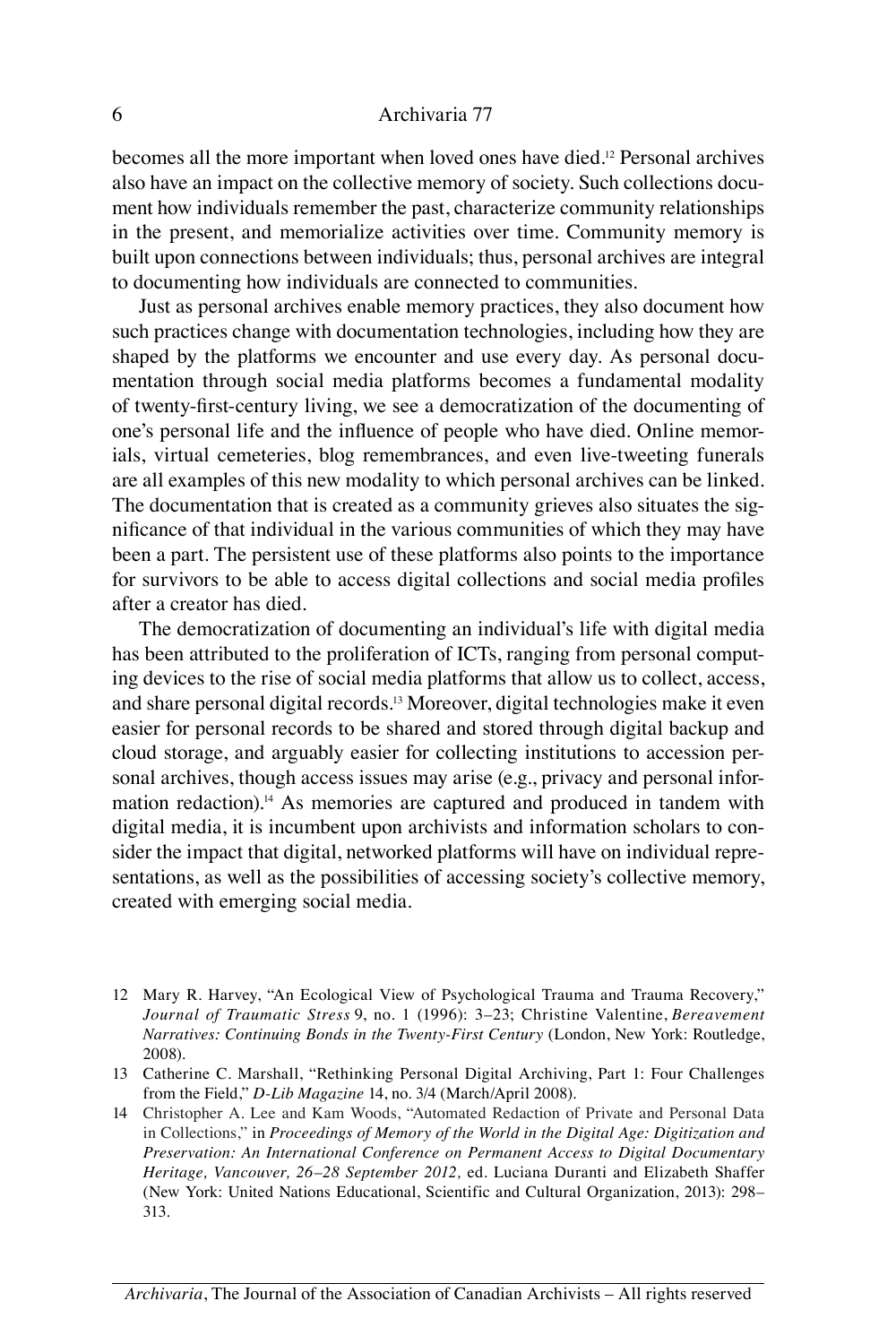We argue that within emerging networked social media platforms the "personal" in personal archives can no longer be individuated. With social media, an individual's records are dependent upon networked relationships in online and distributed platforms; for example, relationships among other users who provide feedback, or the use of various interconnected platform services. While social media users may craft an identity through the content they post, the identity represented via these platforms is constantly acquiring new layers of context as other users in the network interact with this content, and contribute content of their own. Existing research has shown that after many individual creators die, survivors reappropriate these online profiles, transforming them into memorials.15 These memorial practices, in which survivors engage and enrich the personal collection of the creator who has died, complicate the boundaries of ownership, access, and governance over personal archives. In the next section, we discuss some significant aspects of platforms that shape collections created with social media.

#### **Addressing Networked Collections with a Platform Perspective**

With new digital technologies, many of our recorded memories are embedded, uploaded, stored, and shared on networked platforms. The meaning and significance of "platform" as a term to describe the milieu in which many digital records are created has changed over time from a computational understanding to a figurative definition that signifies the confluence of networked services and user-generated content. According to Tarleton Gillespie, the word "platform" is increasingly being used to describe "online services of content intermediaries."<sup>16</sup> Gillespie argues that the term "platform" subsumes tensions that exist between service providers and users of social media. Platforms collapse different actors and their stakes, namely, the range of differences between commercial and user-generated content in the creation and access of digital culture. Platforms are never neutral tools because they privilege certain types of use with particular ends (e.g., commercial viability, vendor lock-in, or enrolling new users). The range of uses that platform operators and social media designers create may in large part support the creation of and access to personal collections. However, what we want to investigate are the disconnections and discrepancies that users encounter regarding the control of and access to collections created with social media platforms.

<sup>15</sup> Jed R. Brubaker, Gillian R. Hayes, "'We Will Never Forget You [Online]': An Empirical Investigation of Post-Mortem MySpace Comments," in *Proceedings of Computer Supported Cooperative Work and Social Computing* (Hangzhou, China: ACM, 2011): 1–10.

<sup>16</sup> Tarleton Gillespie, "The Politics of 'Platforms,'" *New Media & Society* 12, no. 3 (May 2010): 348.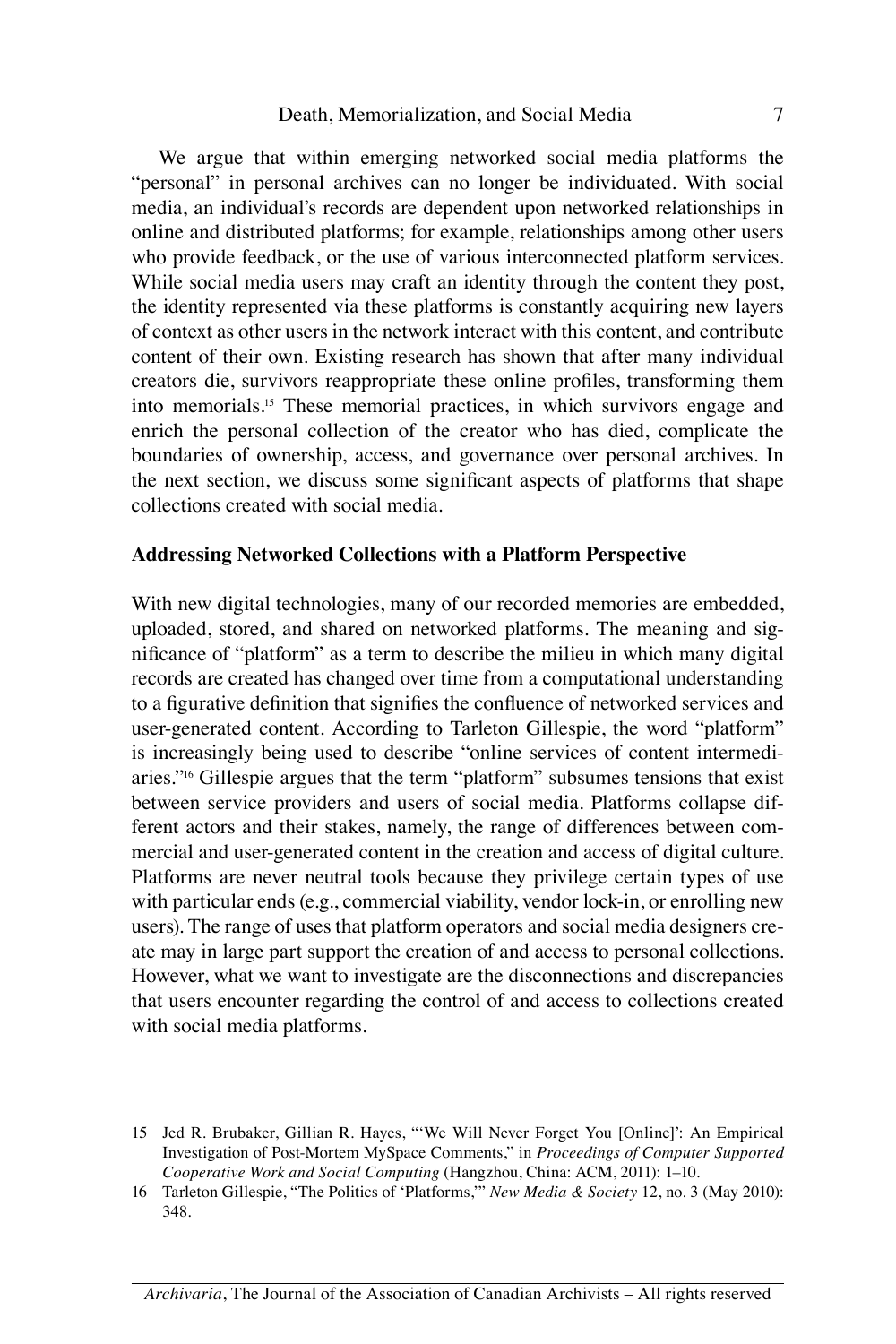For our purposes, we want to highlight that "platform" represents a tension of accountability and access between service providers and content creators, future users, and, perhaps most importantly, archivists, because collections created with these services are future personal archives. However, Gillespie stresses the important ideological work that "platform" as a figurative term does when describing social media. By employing it as a lens to discuss the disjuncture between social media access while living and post-mortem, we strive to bring the discourse of personal archives and social media engagement into alignment regarding the future impact on personal collections.

Unlike earlier generations of digital records, today's photographs, videos, and correspondence collections are most commonly produced and shared via social media platforms into thick interconnected networks of other users and content (hereafter "networked interpersonal archives"). Far from being records stored in one place, these digital collections are increasingly subject to passwords, privacy policies, and strong and weak network ties with other individuals. The challenge for archivists and individual creators alike is to consider the possibilities and limits of personal collections that are created, collected, and stewarded in platforms as networked interpersonal archives.

Platforms affect the creation of personal archives and tailor future access and engagement. However, current understandings of platforms cannot describe all social media scenarios of access and representation in systems, and, furthermore, survivors often encounter serious or unsettling collections or decontextualized traces of users who have died. This is especially true of events and contexts that are being documented (as well as experienced) by individual users for the first time in networks governed by platform affordances. For example, when someone dies and users encounter that person's profile, what service is the Facebook platform providing for the various communities who should want to access the deceased's profile? What are the limits of use and access on the content created by users? For example, photographs can be decoupled from their original profile context. Recently, an image of Rehtaeh Parsons, a Nova Scotia teenager who died after attempting suicide, appeared in an online dating advertisement on Facebook.17 Though the online dating vendor who placed the ad violated Facebook's advertisement policy, the image itself was scraped from yet another web service that crawls Facebook for images. The context surrounding Parsons' profile and her death had been decontextualized from her photograph.

<sup>17</sup> Andre Mayer, "Rehtaeh Parsons Facebook Ad a 'Textbook' Case of Online Photo Abuse," CBC News, 19 September 2013, http://www.cbc.ca/news/rehtaeh-parsons-facebook-ad-a -textbook-case-of-online-photo-abuse-1.1859585.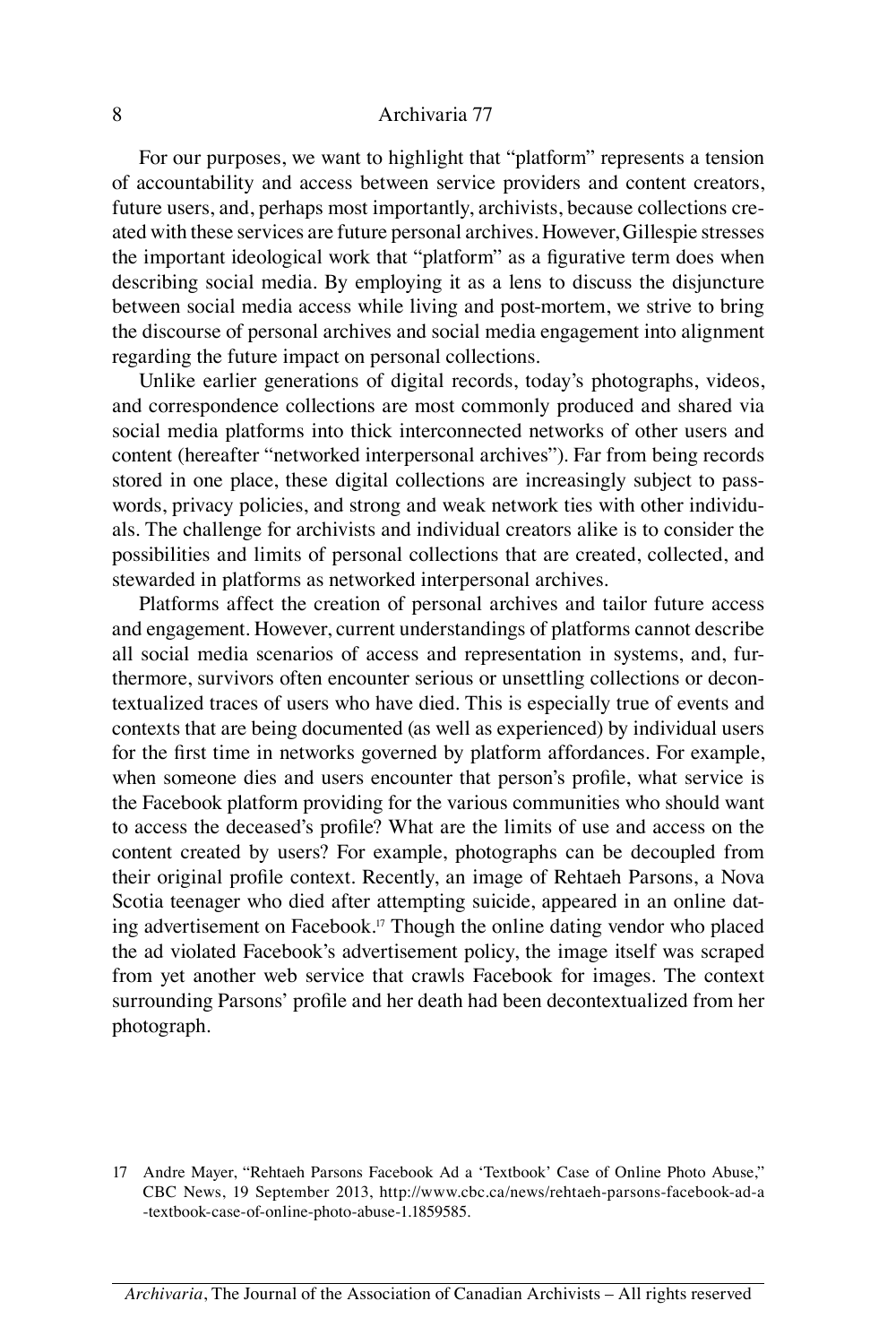Post-mortem profiles are an exception to many current design assumptions that Facebook has for user accounts.18 Examining how the living encounter the dead in social media demonstrates the work of representation that these platforms perform,<sup>19</sup> as well as the kinds of access to content they govern. We argue that survivors experience these networked memorials as both a personal archive and a site of community bereavement. However, because the platform is built with the expectation of living users, there are unavoidable limitations that have concrete archival consequences affecting access, preservation, and retrieval of personal archives when collection creators die.

So what is a platform perspective and why do archivists need one? Consider going to a retirement party for a co-worker: attendees may be invited to the event through Facebook, check in on Foursquare once they arrive at the restaurant, take photos of the meal and post them to Instagram and Twitter, and then share group photographs of the event on Flickr for co-workers who could not attend. These networked collections are also subject to the layers of information that other individual creators in a network add to existing collections: consider the comments, tags, and "likes" on the event's photograph album from co-workers who could not attend the retirement party.

In addition to social media platforms, collections are created with mobile phones, tablets, and media players. With each device and platform come new affordances for synchronizing across and shifting between sites where personal archives have previously been situated and contained. Moreover, software versioning, privacy policies, and the user interface are always subject to change with new ICTs. These new ways of sharing and collecting also create new memories, and new possibilities for archives and digital heritage. We now capture events as they unfold in real time, from multiple individualized and multi-platformed angles. A platform perspective encourages us to consider how networked affordances from social media platforms provide new possibilities to memorialize and document events, people, and places. By taking a platform perspective, we explicitly consider the role that social media services play in the construction of personal archives. This perspective takes current and future system functionalities and access privileges seriously, seeking to engage with them over the long term because these will govern future access to personal archives and the documentation of networked cultures.

<sup>18</sup> J.P. Djajadiningrat, William W. Gaver, and J.W. Fres, "Interaction Relabelling and Extreme Characters: Methods for Exploring Aesthetic Interactions," in *Proceedings of the 3rd Conference on Designing Interactive Systems: Processes, Practices, Methods, and Techniques, Brooklyn, NY, 17–19 August 2000* (New York: ACM, 2000): 66–71.

<sup>19</sup> Alice Marwick, "Online Identity," in *A Companion to New Media Dynamics*, ed. John Hartley, Jean Burgess, and Axel Bruns (West Sussex, UK: Blackwell Publishing, 2013), 355.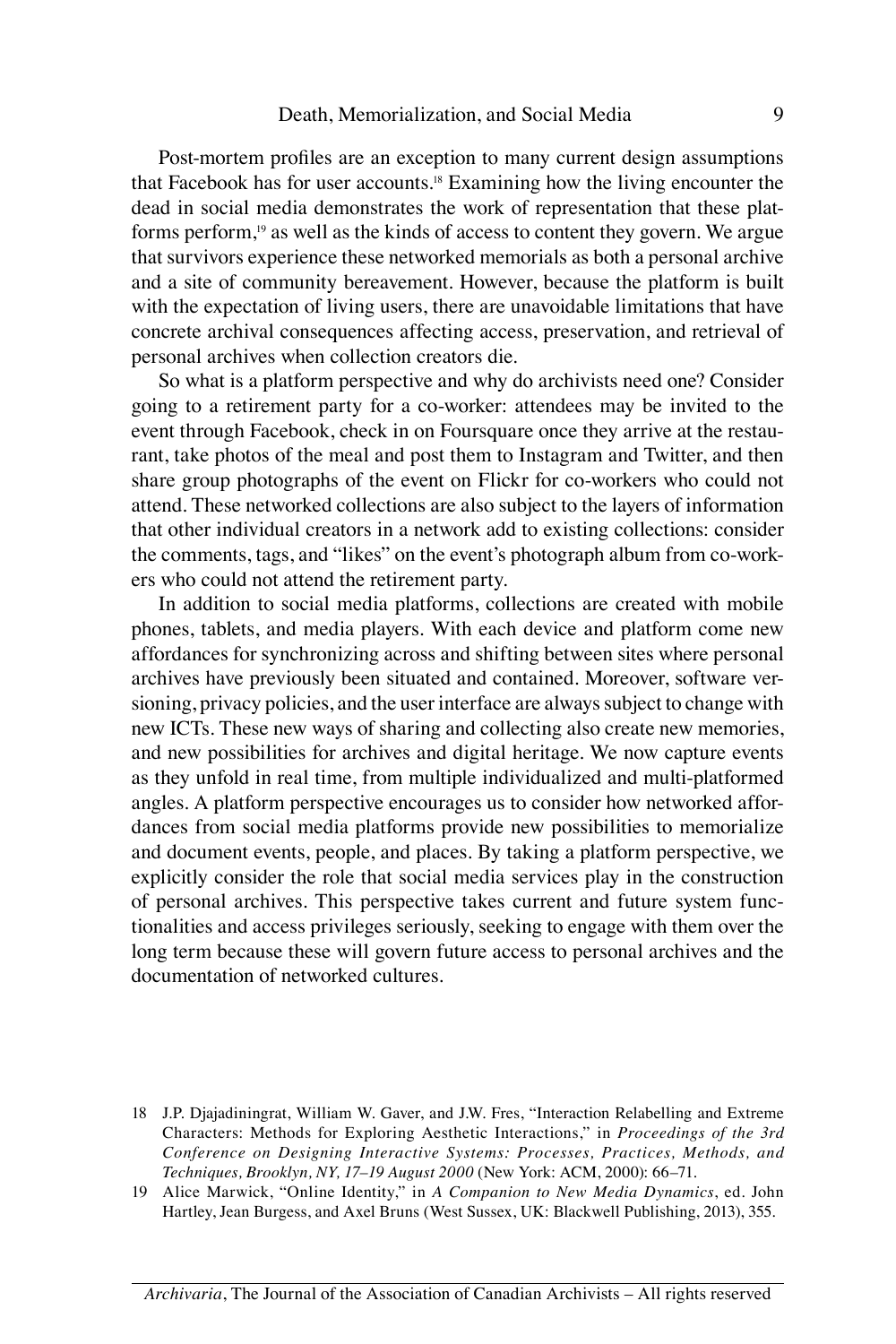#### **Context and Methods**

While the arguments we present in this article apply to social media broadly, we focus on Facebook specifically. With over one billion users,<sup>20</sup> Facebook has become the largest social media platform to date, and its ubiquity in the lives of many North Americans makes it an ideal platform for considering the impact of its users' deaths. By one estimate, over 580,000 US Facebook users died in 2012 alone.21 However, with no automated means of determining the mortal status of users, Facebook accounts continue to persist long after their owners' deaths. The persistence of profiles, in conjunction with a Facebook platform designed to move information throughout its social networks, has created new opportunities for remembering and honouring the deceased, as well as unexpected and uncanny encounters with the dead in otherwise living networks.<sup>22</sup> Far from a single site or space, the data we might associate with an individual are bound up with their "friends" and the Facebook platform. These interconnected data present challenges when addressing ownership and management of accounts and content. As such, we include analyses of two types of data: system analyses of the Facebook platform and experiences shared during interviews conducted with Facebook users who have engaged with post-mortem social networking.

Interview data are drawn from qualitative interviews conducted by Brubaker with sixteen participants (ten women, six men, ages 24 to 57). Given the sensitivity of the subject matter, recruitment relied on personal networks and snowball sampling. Interviews were semi-structured, allowing participants to guide the discussion to topics and experiences that most interested them. The focus of interviews was on experiences with death on Facebook, but participants were also asked to reflect on their own preferences for the handling of their accounts post-mortem. All participants described encounters with at least one account belonging to a deceased individual, with most commenting on two or three. Interviews lasted between one and two hours and were conducted in person via video chat (with screen-sharing functionality) and over the telephone. Participants shared profile data and related artifacts, including emails, obituaries, news articles, public Facebook groups, and blogs.

<sup>20</sup> Facebook, "Key Facts," accessed 1 March 2013, http://newsroom.fb.com/Key-Facts.

<sup>21</sup> Nathan Lustig, "2.89m Facebook Users Will Die in 2012, 580,000 in the USA," *Nathan Lustig: Staying out of the Cubicle* (blog), 6 June 2012, http://www.nathanlustig .com/2012/06/06/2-89m-facebook-users-will-die-in-2012-580000-in-the-usa/.

<sup>22</sup> Brubaker, Hayes, and Dourish, "Beyond the Grave."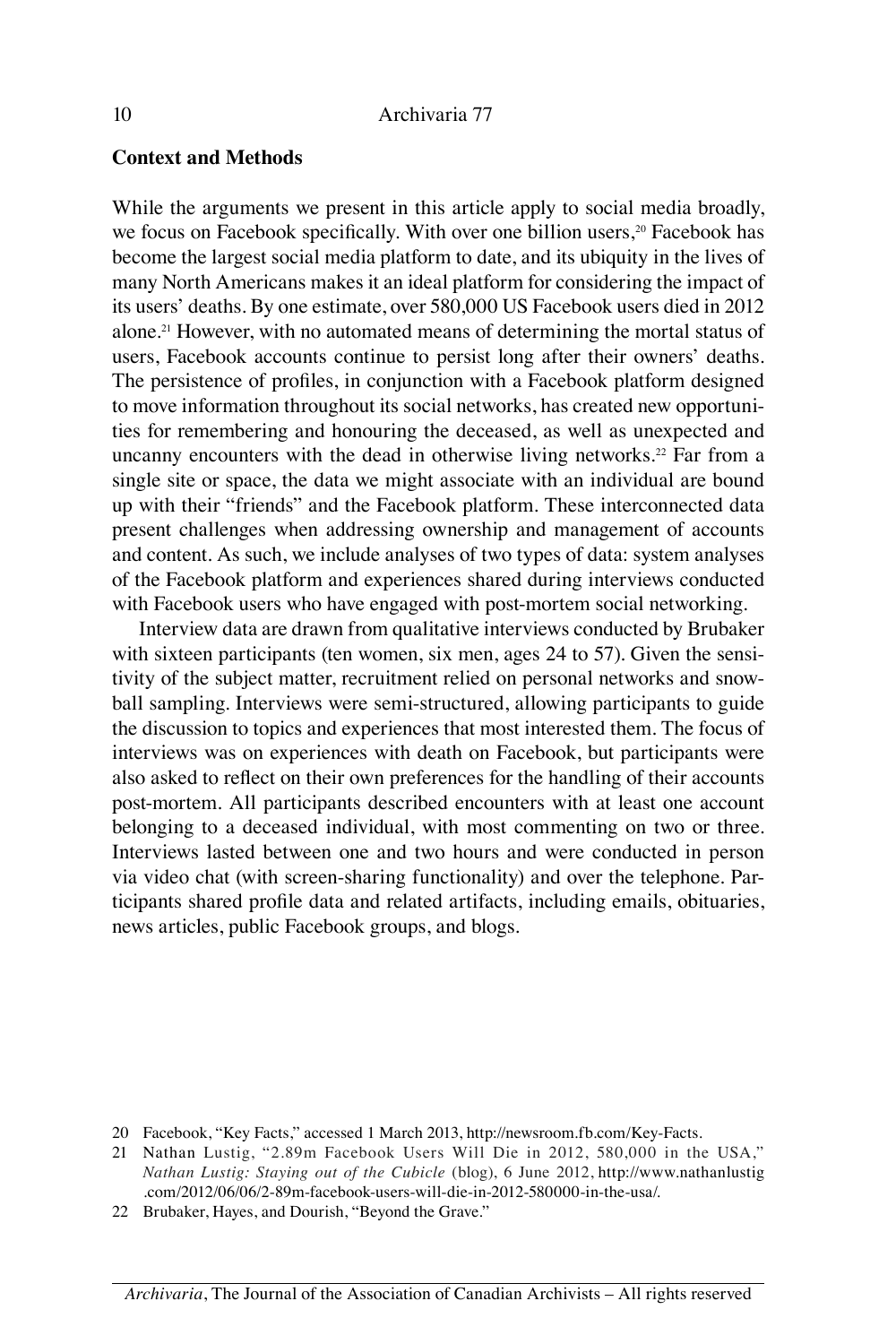An inductive analysis of the interviews and related data was conducted using grounded methods. Open coding followed by memoing<sup>23</sup> was used to identify and group the participants' narratives into themes. Themes were then refined using a constant comparison method that "combines inductive category coding with a simultaneous comparison of all social incidents observed."<sup>24</sup> Hereafter, we focus on themes related to ownership, future use and access, and interviewees' experiences of post-mortem social networking.

#### **Navigating Death on Social Media**

Existing social media research often focuses on issues of self-presentation and the negotiation of various audiences that broad public space affords.<sup>25</sup> While these concerns are often linked to the persistence of personal data, approaching a social media platform as an archival site is less common. Privileging the present and near-term over long-term heritage considerations is evident in cybersociology and in new media studies that argue for a reframing of social media platforms from sites of self-presentation to sites of interpersonal enactment.26

#### *New Types of Access*

Interview participants identified unique issues about the level of access to the profile that Facebook provided. Many felt outside the group of survivors, but as a result of the Facebook platform they witnessed and encountered loss in a new way. The affordances of social media platforms often result in *context collapse*, a term used to describe how social media "flatten multiple audiences into one" and create overlapping audiences that users have to navigate.<sup>27</sup> Marcus, a middle-aged man, shared his experiences after the death of a college classmate

- 23 For more on the process of memoing as a method of analysis in qualitative research, see Juliet Corbin and Anselm Strauss, *Basics of Qualitative Research: Techniques and Procedures for Developing Grounded Theory*, 3rd ed. (Los Angeles: Sage Publications, 2007).
- 24 Judith Preissle Goetz and Margaret D. LeCompte, "Ethnographic Research and the Problem of Data Reduction," *Anthropology & Education Quarterly* 12, no. 1 (Spring 1981): 51.
- 25 Judith Donath and danah boyd, "Public Displays of Connection," *BT Technology Journal* 22, no. 4 (October 2004): 71–82; Zizi Papacharissi, ed., *A Networked Self: Identity, Community, and Culture on Social Network Sites* (New York: Routledge, 2011).
- 26 David Silver, "Looking Backwards, Looking Forward: Cyberculture Studies 1990–2000," in *Web.studies: Rewiring Media Studies for the Digital Age*, ed. David Gauntlette (New York: Oxford University Press, 2000), 19–30; Helen Kennedy, "Beyond Anonymity, or Future Directions for Internet Identity Research," *New Media & Society* 8, no. 6 (December 2006): 859–76.
- 27 Alice E. Marwick and danah boyd, "I Tweet Honestly, I Tweet Passionately: Twitter Users, Context Collapse, and the Imagined Audience," *New Media & Society* 13, no. 1 (February 2011): 122.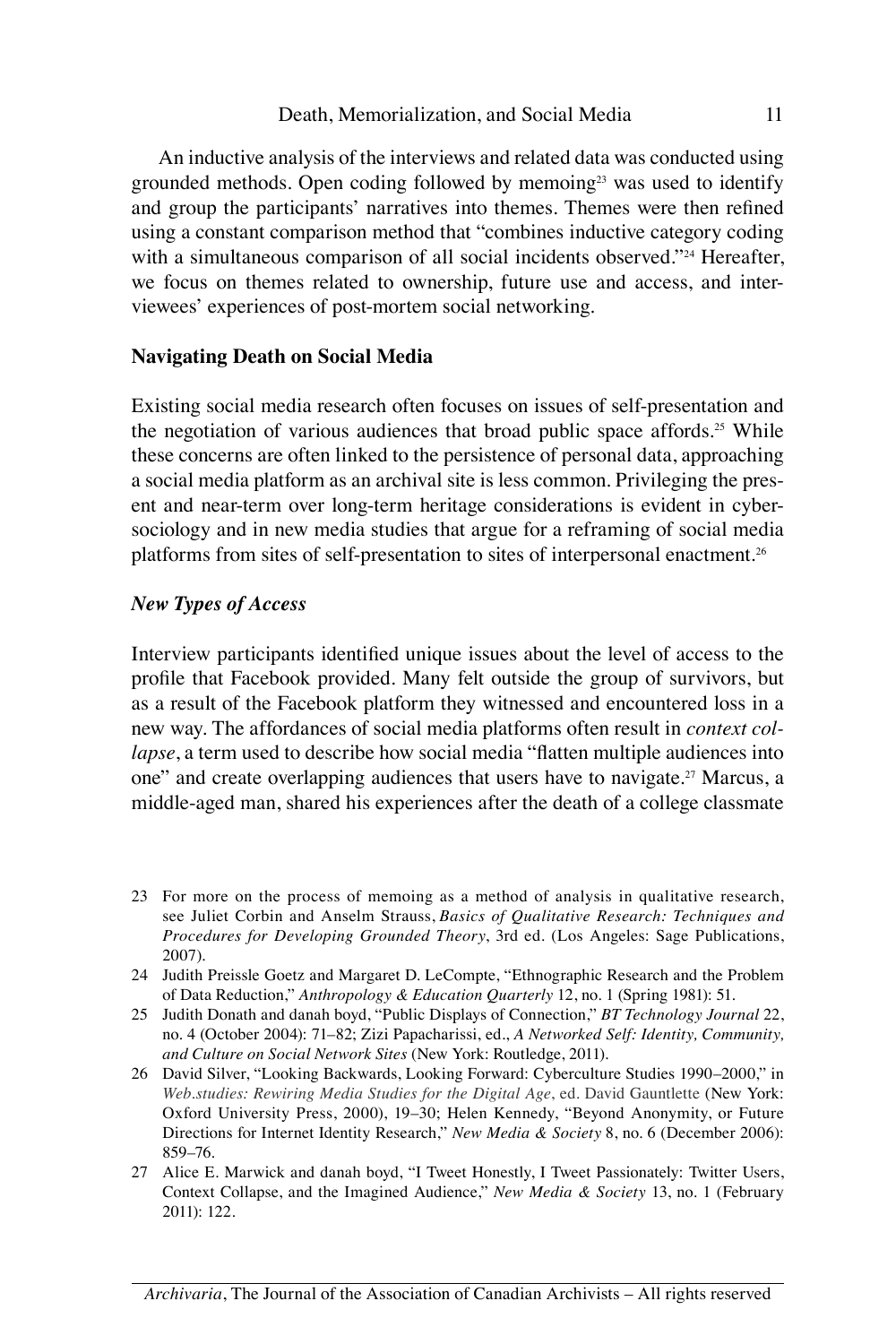who had been killed in a car accident: "I didn't know him…. I mean, he was a friend of a lot of friends … All right, I knew him well enough that I was listed in Facebook as a friend, but not well enough that I actually would post on his wall or had any interaction with him. But first I saw that he'd been killed in a car accident."

The tenuous connection to the deceased enabled by the Facebook platform is evident in Marcus's experience. Marcus does not identify as a survivor himself, not "knowing" the colleague personally or being a part of the various communities mourning his death. But as he described the community practices he observed, he spoke of his own growing "interest" as well:

And then what I saw was all of these other people that I knew posting on his wall…. And just sort of seeing that happen around someone who I didn't know at all, really, but … finding myself interested in finding out more about this person. Not so much because he had died, but because of all of these other people I knew who were so affected – trying to understand what was affecting them and what they were going through … [I was] relatively … in sort of a cyberstalking way … there really wasn't much about him in Facebook. I mean, you could sort of see who his friends were through that. You could see, oh well, he likes such and such a TV show and this book or whatever, but I still feel like I don't actually know him at all.

Participants identified different categories of "friends" as well as sets of behaviour a community creates by remembering a person in an active network of survivors. Marcus enumerated various categories of relationships with the deceased – categories that cast some behaviour as memorialization and his own as "cyberstalking." However, it is worth pointing out that Marcus's "cyberstalking" is the result of a platform that affords such behaviour while simultaneously collapsing the various roles "friends" might play across a range of different communities following a person's death. In order to interpret post-mortem profiles, individuals have to gather up differing braids of context, ranging from the original profile data to changes after the creator has died, to observations about the range of network ties from others remembering the deceased through additions and remembrances.

#### *Ownership and Management of Personal Data*

Interviewees recognized varying degrees of governance and authority over personal information and the impact that existing account settings may have on access to profiles in the future. Facebook's privacy settings, in particular, directly shape the possible access and interactions that other users can have with a given account. Many participants expressed a desire for their profiles to be accessible after they die. Laura, for example, a medical professional living in Southern California, told us of the positive experiences she had following the death of a high school friend. The importance of having an online space to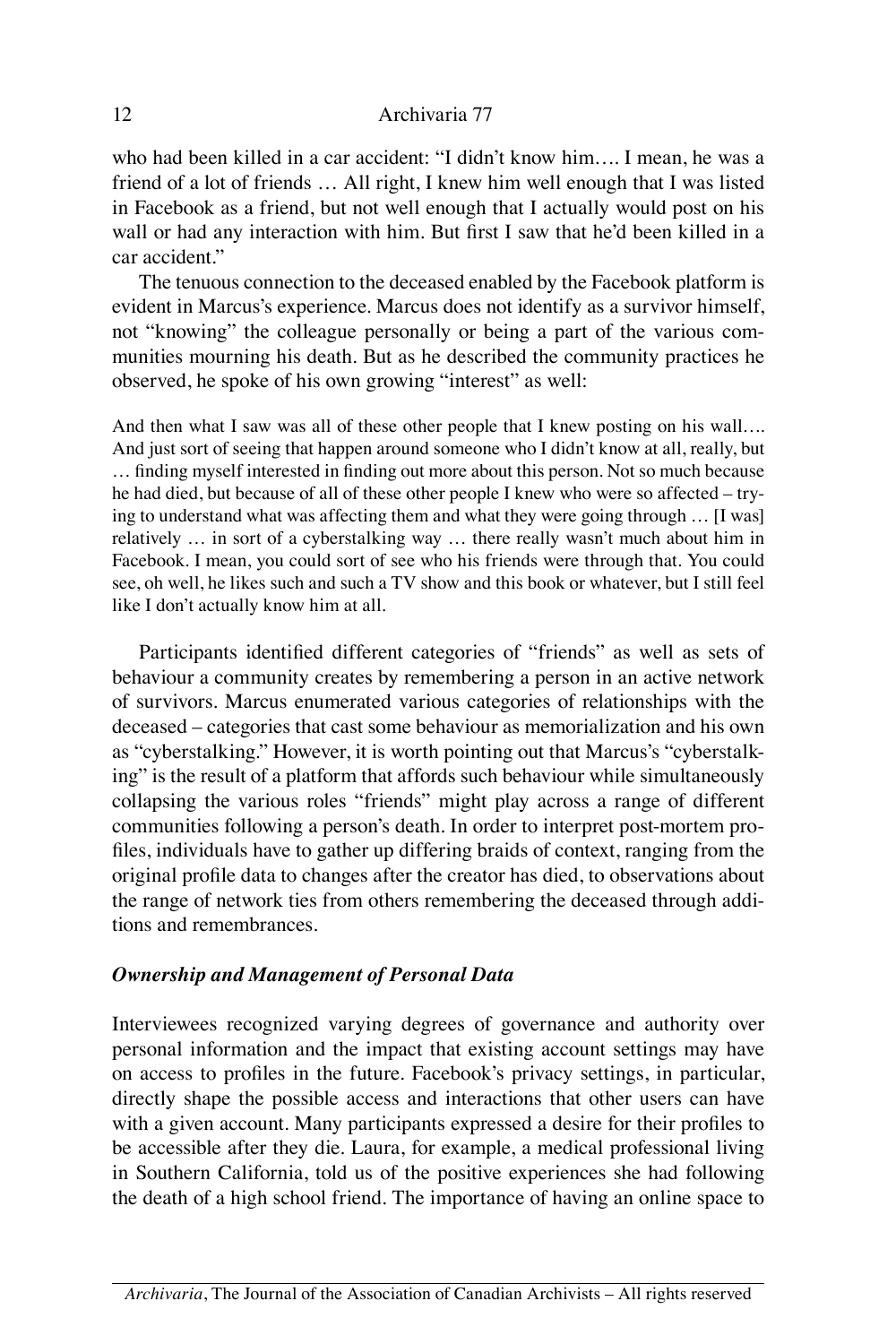grieve the loss of her friend clearly influenced her own preferences about future access to her account. When asked what should happen to her Facebook profile after her own death, she replied, "Should my Facebook page be shut down? I don't think so. I think I would like it to stay open and allow my friends to have a place to go." However, even as she espoused her preference, Laura acknowledged that others might feel differently: "I wouldn't feel like I would want it shut down, I guess. I'm sure some people would, though."

For participants, access implied some level of ownership and concern for future access. The conflation between access and ownership was evident when talking with Henry, an artist living in the midwestern United States. When asked who owns a profile after someone dies, he explained that "it belongs to all the people that contribute to that page after they die. I think it becomes an open forum with no real ownership. It's about somebody. But because the person who once owned it is no longer contributing, I think it's – it belongs to the people that do [the] contributing." However, in addition to the multiple human stakeholders, the technical platform has some claims as well. Henry, for example, was quick to qualify his statement by acknowledging the importance of Facebook: "I think that technically it belongs to Facebook because it's – if you don't have the username and password, they're the only people that can shut it down." These technical realities were often secondary concerns for the participants, but they did acknowledge the role of Facebook in stewarding personal information, as well as the uncertainty of ownership and long-term access for future users.

Survivors have concerns about the long-term consequences for these personal archives, even if not immediately realized. Jason, an older man from the Pacific Northwest, talked extensively about the death of his daughter several years ago and his experience years afterwards when returning to and revisiting the various artifacts – both online and off – that surrounded her death. Jason explained that prior to his interview he had begun to re-engage with some of the online comments left by a community that mourned his daughter's death: "You don't want to talk about death every day and post death all the time. But it's been years since [my daughter died] – it had been years since I'd looked at it [online content] to be honest. I'm glad it's there." While somewhat surprised at the amount of content that still existed, he shared his joy at the ability to return and reminisce about his daughter. Indeed, he was considering scanning some of the physical letters and artifacts he had in storage in order to add them to the online collection: "And I know from experience how some memories slip away. And it's good to put them somewhere. I suppose in the past you'd use a scrapbook or something like that. It's sort of a digital scrapbook in this particular case."

However, the public setting of online memorials presents new challenges. Jason, for one, described negotiating not only his relationship with his daughter, but also the new kinds of publics in which these data exist: "It's a tricky thing,

*Archivaria*, The Journal of the Association of Canadian Archivists – All rights reserved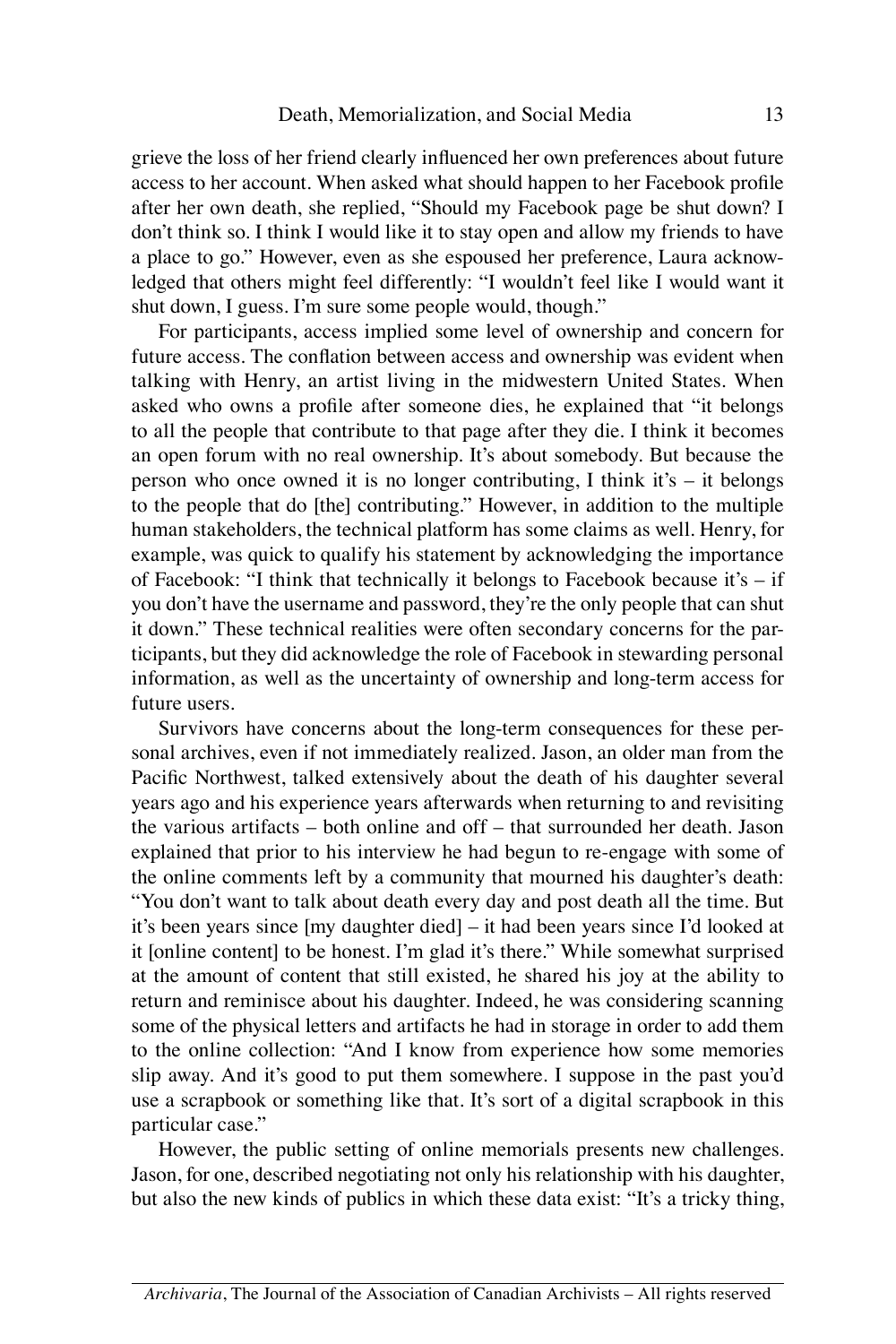because you don't want to necessarily go for the pity thing. Or you don't want – but it is a part of my life. She was a part of my life – still is – and you … it feels like – well, I guess it's, to me, a really moving memorial to my daughter, somebody I really care about."

Focusing on social media as a site of enactment includes considering these sites and their data in terms of archival provenance. The nature of these personal collections does present challenges for establishing a personal archive that includes social media. Specifically, as the data created and captured by these platforms are explicitly or implicitly interpersonal, an approach that is limited to archiving a single user's self-presentation is insufficient. Multiple contexts of personal archive creation and reception, including how death is encountered and archived on social media, are constantly shifting because of platform functionalities. Moreover, self-presentation in social media platforms is always evolving, acquiring new layers of context as time passes and a profile grows in content via network activity.<sup>28</sup> Instead, considering the data and collections at the level of a community network might be more advantageous. The infrastructure of platforms changes the nature of personal archives because it creates networked collections and multiple uses over time. The process of representing the disjunction of death and memorialization is a challenge to content intermediaries just as it is to users who actively engage with, share, upload, and create new content as part of bereavement.

The role that Facebook is now playing as an unanticipated long-term archive of personal collections is a challenge to individual users, archivists, and collecting institutions. It raises issues without definite answers about who owns what and when collections end. When Jason's daughter passed, her personal archive ended. But in actuality, as we learned from his interview, after his daughter's death Jason absorbed her archive into part of his own personal archive. His daughter's personal collection is unfinished as it becomes absorbed into a new personal collection, that of her father's. Additionally, Jason's scenario demonstrates the important temporalities and levels of authority at play: while initially engaging with the data related to the death of his daughter was painful and overwhelming, years later Jason described re-engaging with the archive as "moving" and an important part of his life.

Professional archivists have a stake in navigating context collapse over time in networked collections, just as individual creators and communities do. While the ways users engage with the data are varied and will change over time, it remains crucial to consider how these daily information practices will be accessed as evidence of cultural mores and social interaction in the future. From an archival perspective, future generations may see real value in accessing social media data. However, this archival viewpoint is clearly underutilized

28 Kennedy, "Beyond Anonymity."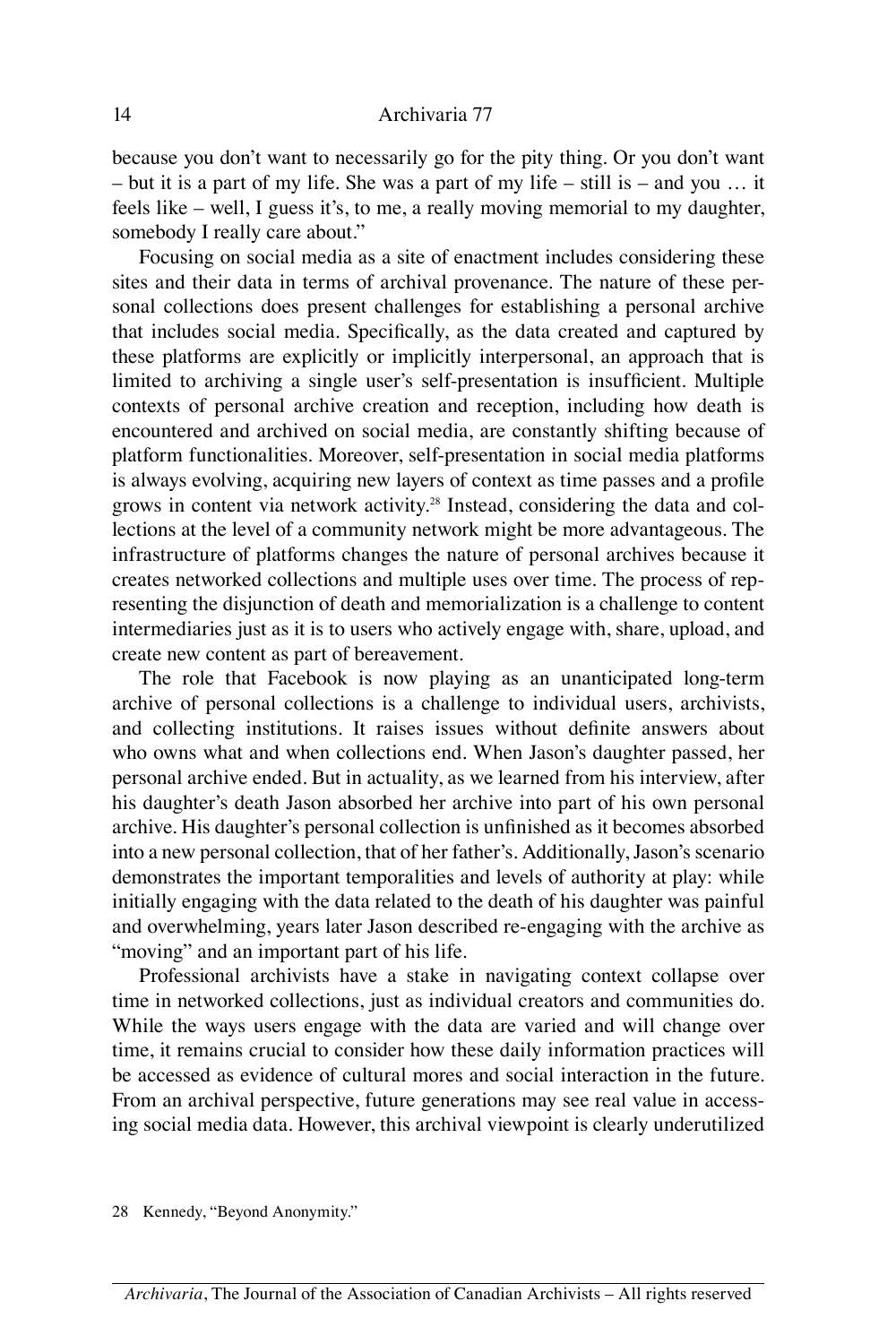in many of our existing social media platforms. While some platforms such as Google offer after-death planning with Inactive Account Manager,<sup>29</sup> many of these services focus on downloading digital assets or deleting data altogether. They do not emphasize access for future users, platform specificity, or preservation. From a corporate standpoint, these personal collections represent traditional business transactions in an era of big data. Services like Facebook must confront a challenge associated with their success – namely, what are the implicit commitments that they have made to users of their systems? While many online communities are not explicitly designed with the long-term in mind, $30$  it is conceivable that Facebook might span generations. The uncertainty surrounding the endurance of social media platforms presents challenges for archivists and individual creators. However archivists have a long-term commitment to preserving evidence in context. Anne Gilliland has written about how the archival approach to evidence is unique, because the "concern for evidence permeates all archival activities."31 Because the archival concern for evidence accounts for context, temporality, integrity, and events that lead to the creation of records, it emphasizes contextual description in ways that current social media platforms often leave out. In the next section, we discuss how archival concerns for evidence are flattened by Facebook's memorialization feature.

#### **Memorializing an Online Account**

In early November 2009, Facebook announced "memorialized profiles."32 Memorialization allows Facebook users to notify Facebook's customer support team via an online "memorialization request" form about the death of another user. Described as a way for "memories of friends departed to endure on Facebook," memorialization serves two platform-level goals: first, with no publicly accessible national or international database of deceased individuals, memorialization provides Facebook with a mechanism for knowing which users are deceased and the ability to manage their accounts; second, it allows Facebook to avoid insensitively treating deceased individuals as living users by excluding deceased

- 29 Andreas Tuerk, "Plan Your Digital Afterlife with Inactive Account Manager," *Google Public Policy Blog*, 11 April 2013, http://googlepublicpolicy.blogspot.com/2013/04/plan-your -digital-afterlife-with.html.
- 30 Amy Bruckman and Carlos Jensen, "The Mystery of the Death of MediaMOO: Seven Years of Evolution in an Online Community," in *Building Virtual Communities: Learning and Change in Cyberspace*, ed. K. Ann Renninger and Wesley Shumar (New York: Cambridge University Press, 2002), 21–33.
- 31 Anne Gilliland-Swetland, *Enduring Paradigm, New Opportunities: The Value of the Archival Perspective in the Digital Environment* (Washington, DC: Council on Library and Information Resources, 2000), 10.
- 32 Max Kelly, "Memories of Friends Departed Endure on Facebook," *The Facebook Blog*, 26 October 2009, http://blog.facebook.com/blog.php?post=163091042130.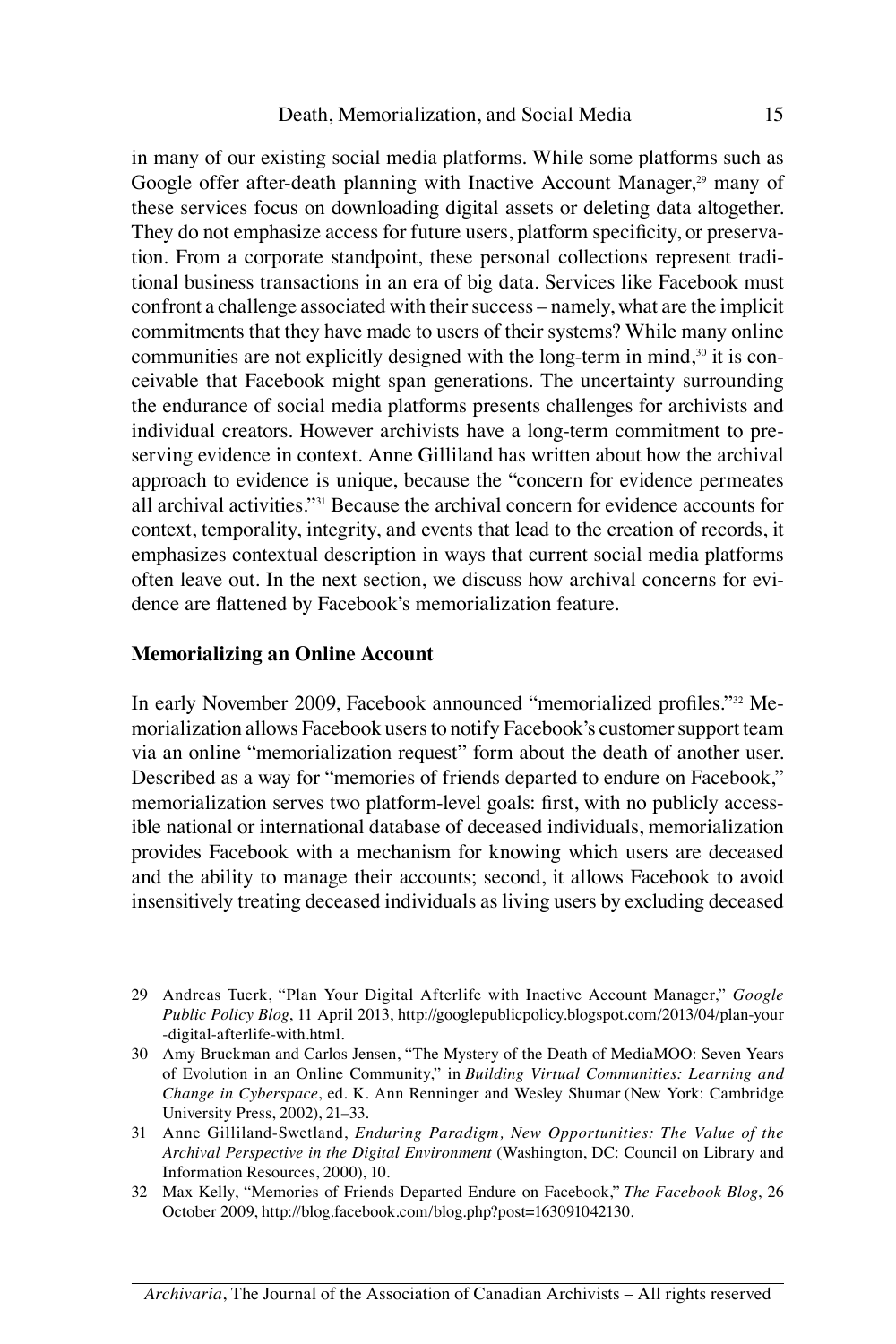accounts from searches performed by non-friends and algorithmic suggestions that might encourage an individual to interact with a deceased friend.

Memorialization irreversibly changes a user's account and profile. Most notably, "When an account is memorialized, we [Facebook] also set privacy so that only confirmed friends can see the profile or locate it in [a] search." Simultaneously, memorialization of a profile "prevents anyone from logging into it in the future, while still enabling friends and family to leave posts on the profile Wall in remembrance."<sup>33</sup> The memorial profiles feature reflects at least a partial acknowledgement on behalf of Facebook of the enduring archival value of the personal data Facebook maintains. However, during implementation, Facebook takes a number of cues from the tradition of computer science and information security. The disabled login hearkens back to the best practice of "least privilege," in which users are provided with only the most minimal access required to perform a specified activity.<sup>34</sup> Disabling logins has serious stewardship implications because it effectively eliminates the ability for a survivor to interact with Facebook on behalf of the deceased, and thus takes away the ability to manage, maintain, or even shut down an account.

As they are implemented, memorial profiles fail to acknowledge (or even permit) that other users may maintain the deceased's data post-mortem. Facebook has explicitly chosen not to enable delegation of data management to a secondary user, such as an archivist or a named survivor. With traditional personal archives, surviving family members or estate executors inherit personal archives after someone dies. Despite the broad democratization of personal archives and documentation enabled by social media, recognition of these data as archives does not yet exist as a common understanding or platform expectation (by archivists, social media corporations, or users). Moreover, it is a particular way of controlling access that maintains Facebook as the central authority and forecloses the possibility of archival management by individuals other than the content intermediaries. On one hand, Facebook is making overtures to survivors by providing the memorial profile feature, but on the other hand it neglects the impact this has on personal archives by preventing the implementation of archival practices and delimiting future access.

#### *Invisible Archives and Future Users*

It is unclear how best to preserve and present an individual's social media collections post-mortem. Moreover, it is still uncertain who has authority to govern the information once a creator has passed. Facebook currently retains the

33 Ibid.

<sup>34</sup> Jerome H. Saltzer, "Protection and the Control of Information Sharing in Multics," *Communications of the ACM* 17, no. 7 (July 1974): 388–402.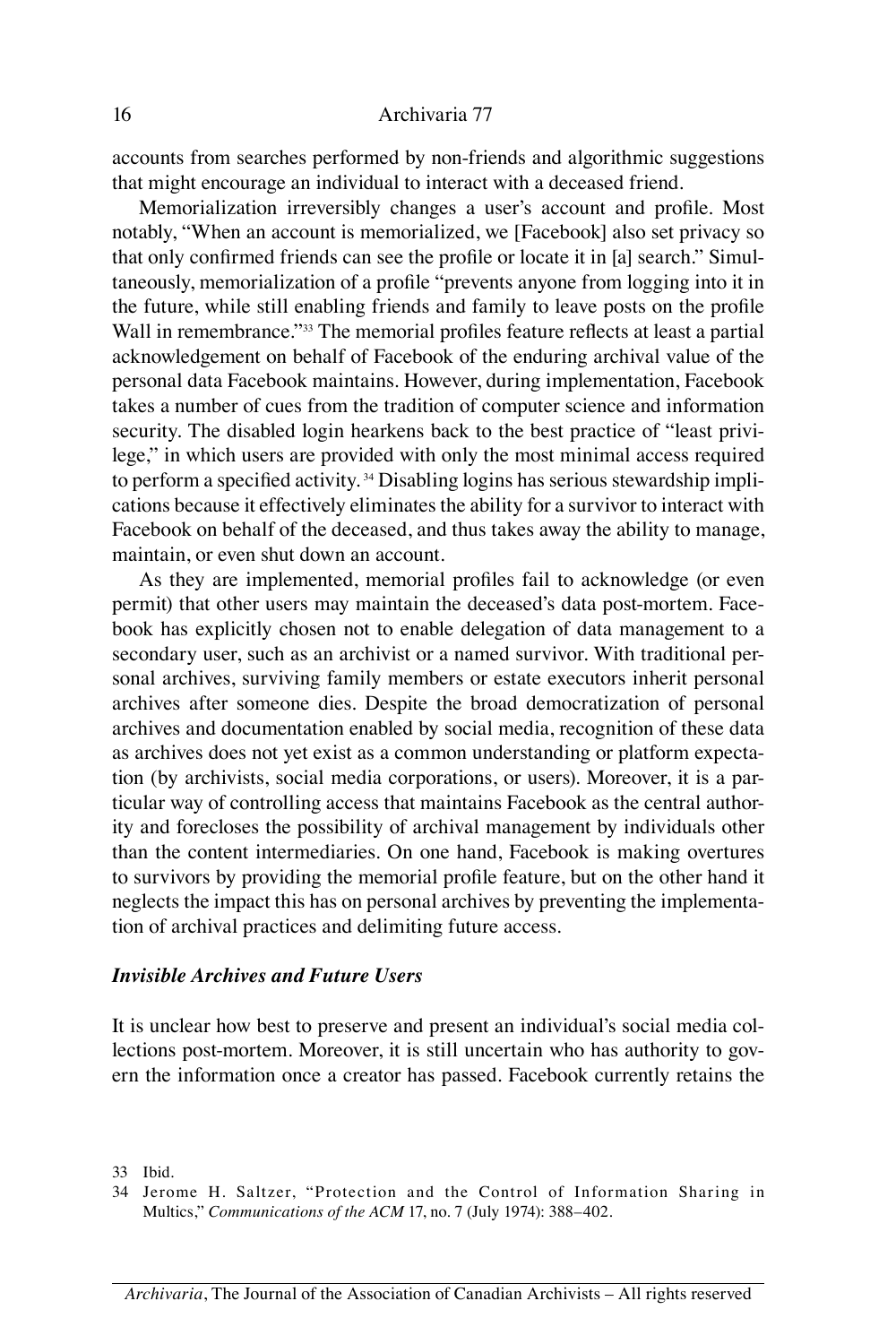governing authority and responsibility over the data, but when speaking with interviewees about access, notions of stewardship responsibilities were varied. Sean, a young computer scientist, claimed that "no one should own the account anymore. It should just go into limbo and exist on its own." He justifies his position by explaining that:

Even though new people would wanna find [and "friend"] that person [the deceased], who knows whether that person would want to add them or not? People could assume so, but, like, I don't know if they would want that to be there or act on their behalf. They had some sort of – they had created this network that they wanted, and because of that structuring, like, people should accept and preserve the way that it is. Maybe people can post to other things or, like, someone could proxy through someone else, saying, like, "Oh, Fred says that he wants to tell you something." I sort of feel like they had it the way they wanted to, and for someone to go on there and manage it or doing some other things would sort of violate how they wanted to keep their identity.

Sean's perspective is fairly consistent with Facebook's implementation of memorial profiles. However, it stands at the opposite end of the spectrum from the opinions offered by Marcus, Laura, and Jason, presented earlier. In Facebook's attempt to be sensitive to survivors, access to the memorialized profile is restricted. A profile that has been memorialized becomes invisible to anyone who is not already a confirmed friend in the deceased's account. Likewise, recent adopters of Facebook cannot search for, let alone "friend," the deceased. Without anyone to accept a friendship request, it is not possible for non-friends or new Facebook users to gain access to a memorial profile. This presents a challenge to future Facebook users and should be a concern for personal archive creators as well as archival institutions that collect personal archives. Several participants shared scenarios in which individuals joined Facebook after someone's death for the express purpose of joining a community of bereaved. An archival perspective highlights even more poignantly how the restrictions on access will affect future users and the cultural memory of personal digital archives.

The memorial profiles feature is the institutional solution that Facebook has provided for survivors. However, it does not support the majority of practices and the nuanced preferences expressed by interviewees for accessing these personal collections. Interviewees approached memorial profiles with a fair amount of apprehension. Individuals expressed a wide variety of preferences for how best to manage the data of their loved ones, ranging from active curation to editing to closing the account to having the option of varied access restrictions. Survivors were actively engaged in appraising the potential value of these networked interpersonal archives by freezing dead accounts through the process of transitioning an account into a memorial profile. Presently, living users already negotiate access restrictions to their content and provide different levels of access to other users. Study participants discussed scenarios in which privacy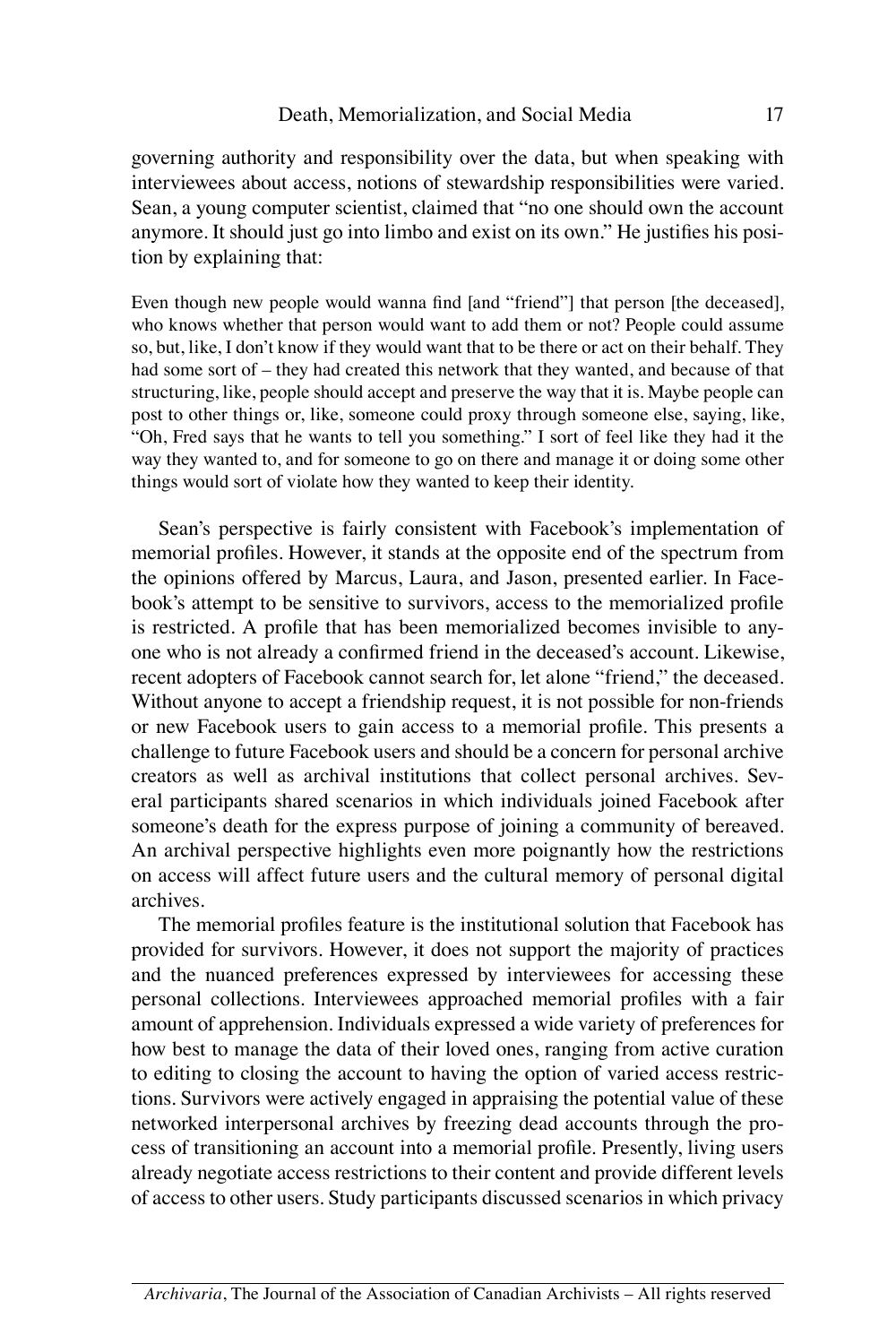settings or the lack of login credentials by which to manage a deceased person's account resulted in the creation of a separate Facebook group specifically for the purpose of remembering the deceased. This approach allowed survivors to engage with other bereaved individuals online, creating more documentation, but it also bifurcated the community and respective conversations.

#### *From Profile to Memorial*

The decisions Facebook has made about the role of memorialized accounts fails to account for the shifting constituencies of traditional memorials. Facebook's current approach privileges the static preferences of the deceased and a snapshot of his or her network taken at the moment of memorialization. Personal collections are organic and have many uses in the life of the creator, as well as reuses after the individual has ceased to create records. We also acknowledge the possibilities for community memory found within personal archives. However, it is unclear that the Facebook platform can incorporate and leverage archiving options for communities of survivors in the system currently.

Presently, survivors have limited access options through memorialized accounts, but many are irreversible. For example, once an account has been memorialized it can no longer be retrieved through Facebook search. Irreversibility is especially problematic for bereaved individuals who can be particularly volatile following the death of a loved one. However, problems around irreversibility are not limited to the bereaved. Another participant shared an experience of profound shock following his decision to remove a deceased individual from his list of friends. Though he knew the technical ramifications of his actions, this "friend" was only an acquaintance, and he saw no reason to remain part of his social network. However, he shared the unexpected "horror" he felt after "unfriending" the deceased: "I realized I could never get him back." Issues around reversibility here echo findings by researchers studying technology non-use: when leaving a piece of technology, individuals often prefer a "selective and reversible disconnection."35

Long-term retention and future access are based on an individual's social network at the time of death by restricting access to the existing network. Such restricted access means that even if the data associated with the memorial profile continue to live on in Facebook's system, access to the data and any networked community documentation the profile provides will die as the friends connected to the profile also begin to die. Despite the feature's name, the memorial potential of memorial profiles as currently designed is severely limited. As

<sup>35</sup> Scott D. Mainwaring, Michele F. Chang, and Ken Anderson, "Infrastructures and Their Discontents: Implications for Ubicomp," in *UbiComp 2004: Ubiquitous Computing: 6th International Conference, Nottingham, UK, 7–10 September 2004. Proceedings*, ed. Nigel Davies, Elizabeth D. Mynatt, and Itiro Siio (Berlin, New York: Springer, 2004): 425.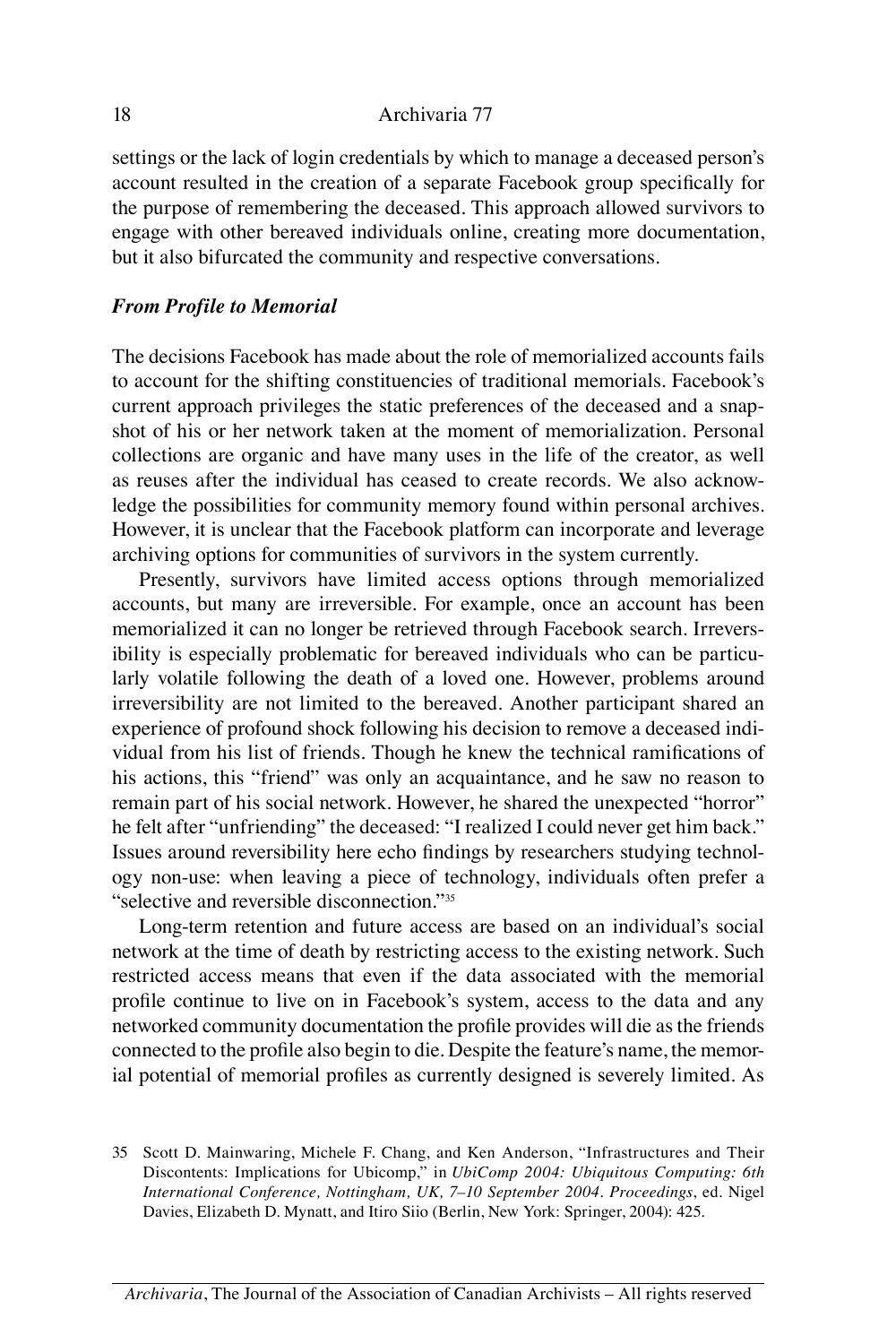Nicholas Grider argues, memorialization in information spaces "depends less on the implied eternity of a built physical environment than on the entirely different eternity of circulating information."36 Presently, the Facebook platform provides users with a host of ways to create personal archives but without a long-term view of their enduring value. Instead, an approach is needed that acknowledges conditional wishes of the deceased concerning their social media collections and the changing needs of the bereaved as they continue to memorialize people who have died, as well as possibilities for future access to these networked collections as personal archives.

#### **Priorities for Archivists**

Facebook's current policies around memorial profiles are de facto archival policies that place representational, contextual, and descriptive limits on profile data post-mortem. However, as we have demonstrated, these policies fail to meet the diverse wishes and needs of the deceased and their survivors. Likewise, existing profile features fail to meet modern expectations about personal archives, which is the ability to retrieve and access collections over time, including adding layers of context through appraisal, description, and reuse.

Traditional understandings of personal archives are built upon the expectation that following an individual creator's death, their personal collections will pass to a future steward (e.g., a family member, executor, or institution) whose responsibilities include governance and authority over access. Presently, content intermediaries like Facebook are supporting personal collection development, yet how the platform supports personal archives remains largely opaque. Thus far, most explicit articulations between users and content intermediaries about the future of collections have been enacted through privacy policies based on use. Privacy remains the primary avenue for governance over social media collections. However, the primacy of the living user's authority over their collections undermines the possible legacy or heritage evidence that remains in profiles over time and after the user has died. At present, Facebook, the most widely used social media platform, merely tolerates post-mortem social networking practices to the extent that they conform to security models and design expectations that existed prior to the individual's death. Provided this landscape, we propose three priorities for archivists planning for future engagement with personal archives created with social media:

1. *Preserving the contextual integrity of networked data.* Archivists should develop theories and research programs for personal archives created with platforms as networked interpersonal archives that include both individual

<sup>36</sup> Nicholas Grider, "'Faces of the Fallen' and the Dematerialization of US War Memorials," *Visual Communication* 6, no. 3 (October 2007): 267.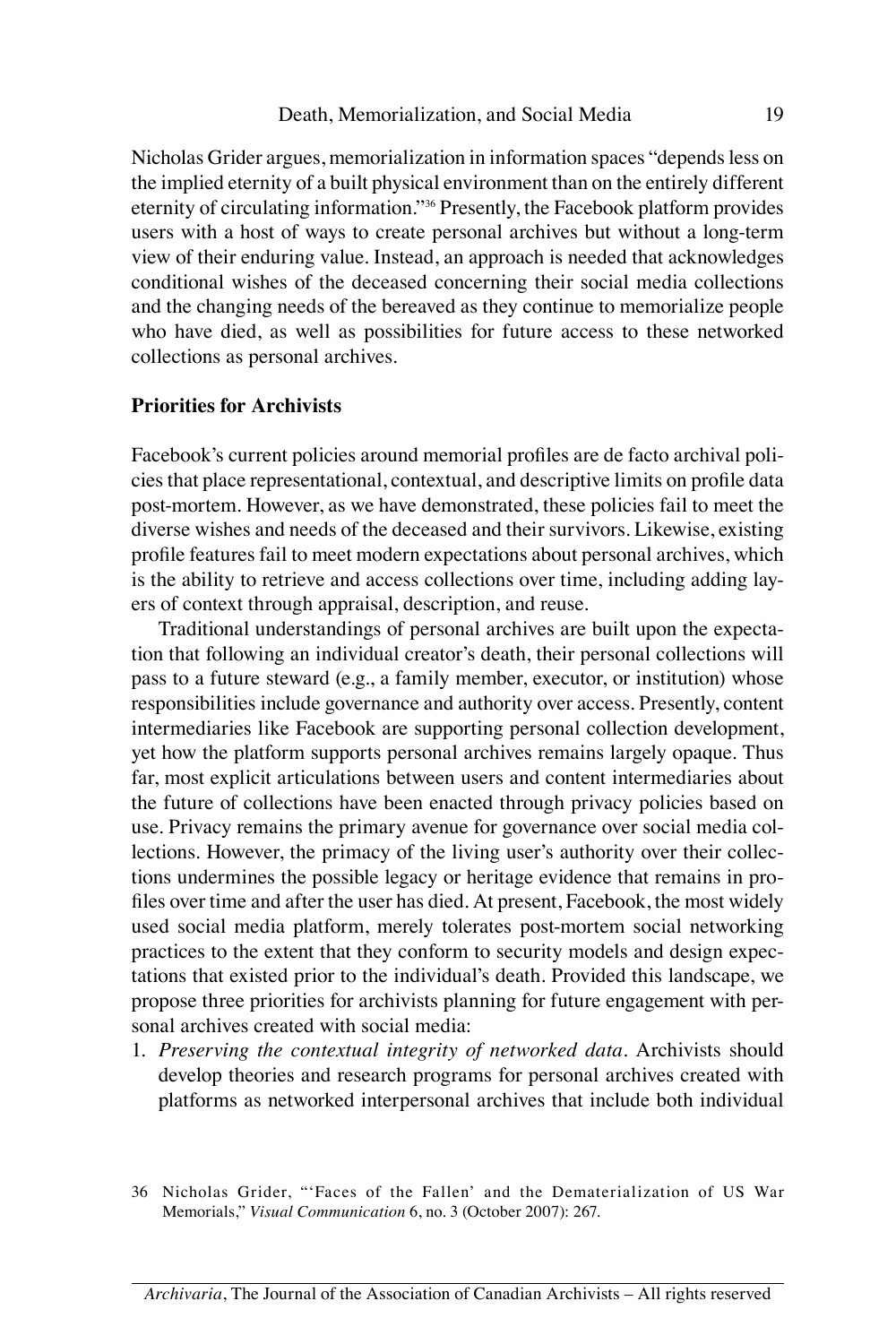and community documentation. We must consider how social media platform functionalities restrict future access points by limiting interactivity with these collections, and how this shapes archival access, community memory, and the future of personal digital archives.

- 2. *Confronting shifts in the persistence of platforms.* Despite evidence that users see collections created with platforms as personal archives, service providers and content intermediaries do not ensure their persistence as archives. The management and longevity of collections created in platforms and their future access is dependent upon technical, social, and economic forces. Changes in terms of service, Application Programming Interfaces (APIs), system updates, privacy legislation, and commercial popularity each affect collection access and preservation over time. Archivists must intervene at the level of platform persistence by identifying tensions of accountability between service providers and users, locating economic and cultural shifts in documentation, and providing explanations (and critiques) of the impact that content intermediaries have on networked interpersonal archives.
- 3. *Clarifying archival expectations.* Archivists need to begin researching social media sites, their policies, system functionalities, security permissions, and individual user practice as areas for long-term archival engagement. We must share findings that concern the preservation and access of digital heritage with system designers, policy makers, communities, and cultural memory institutions. This includes clarifying whether users who create networked interpersonal archives and their survivors have reasonable legal and cultural expectations for preservation and access to personal archives created with platforms.

As we have shown, social media platforms like Facebook enable users to create interpersonal networked archives, but representing the death of users and allowing long-term archival access remains problematic within current platform capabilities. This is where archivists can contribute to the nexus between individual users as personal archive creators and social media platform designers and engineers. What we stand to gain in this endeavour is not only a broadening of the personal archives we are producing, but also a richer sense of our individual relationship to the cultural and humanistic project of producing an archive in the twenty-first century.

The permissions and security design presently employed by Facebook is premised upon users accepting friend requests, maintaining profiles, and circulating and generating content. When profiles are memorialized, Facebook privileges existing friends as the primary archival access points by allowing them to continue to interact with the deceased user's profile. This may work in favour of Facebook's functionality and reasonably adhere to the permissions granted by the now deceased user, however, this severely limits Facebook's potential personal archives and their future use as evidence. The post-mortem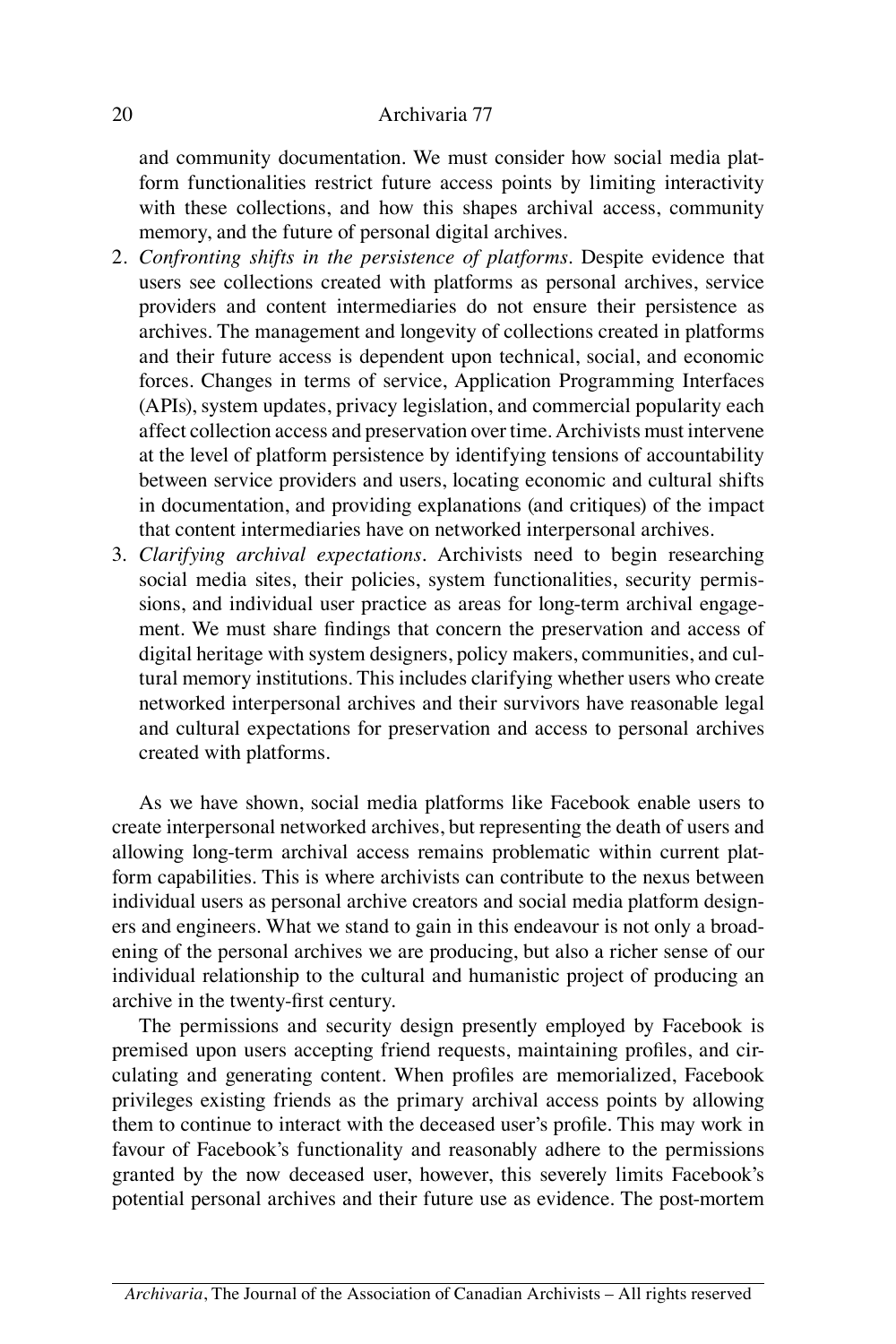profile as personal archive is limited to the configuration of the profile and network of friends at the point of memorialization. It does not support an evolving configuration of the network in the absence of the now deceased former owner to manage, moderate, or approve changes.

In arguing for the archival importance of social media to personal collections, its value as evidence to society, and its heritage implications to individuals, we recognize the importance of corporate institutions like social media rethinking policies and practices to handle death. Engaging social media at the platform level is important because of the limited options provided to existing users. Changing these practices requires a multi-perspective approach that engages Facebook designers and engineers, individual creators (who are both platform users and content creators), and archivists. Archival engagement with the platform also requires consideration of new users and new social media practices – not simply the ways that the current platform can support existing users and practices, but also future possibilities. Archivists and archival systems have supported cultural memory and memorialization practices in addition to representing the death of creators in collections for hundreds of years. Representing the death of the user, in addition to maintaining accurate description, access, and memorialization, involves complex, faceted understandings of heritage and governance over collections.

A platform perspective also focuses on the transfer of information and preserving contexts of personal archives creation.<sup>37</sup> Preserving contextual integrity can address the variety of experiences that users encounter when they witness and access the records of a social media network as part of a survivor community processing death. Users like Marcus, Laura, and Jason confront memorialization online through interpersonal networked archives in different ways. They must also reconcile themselves to the context collapse that occurs when a user in their network dies. The integrity of these contexts and changes of state are shared concerns for both social media scholars and archival researchers. Designing for and considering contextual integrity involves considering the appropriateness of information sharing relative to the intended context in which it was produced.

#### **Conclusion**

Archivists and individual archives creators can benefit from a platform perspective that acknowledges issues of access, context of networked profiles, and shifting policies that govern social media spaces and the content they contain.

<sup>37</sup> Adam Barth, Anupam Datta, John C. Mitchell, and Helen Nissenbaum, "Privacy and Contextual Integrity: Framework and Applications," in *Proceedings of the 2006 IEEE Symposium on Security and Privacy, Berkeley, CA, 21–24 May 2006* (Washington, DC: IEEE Computer Society, 2006): 184–98.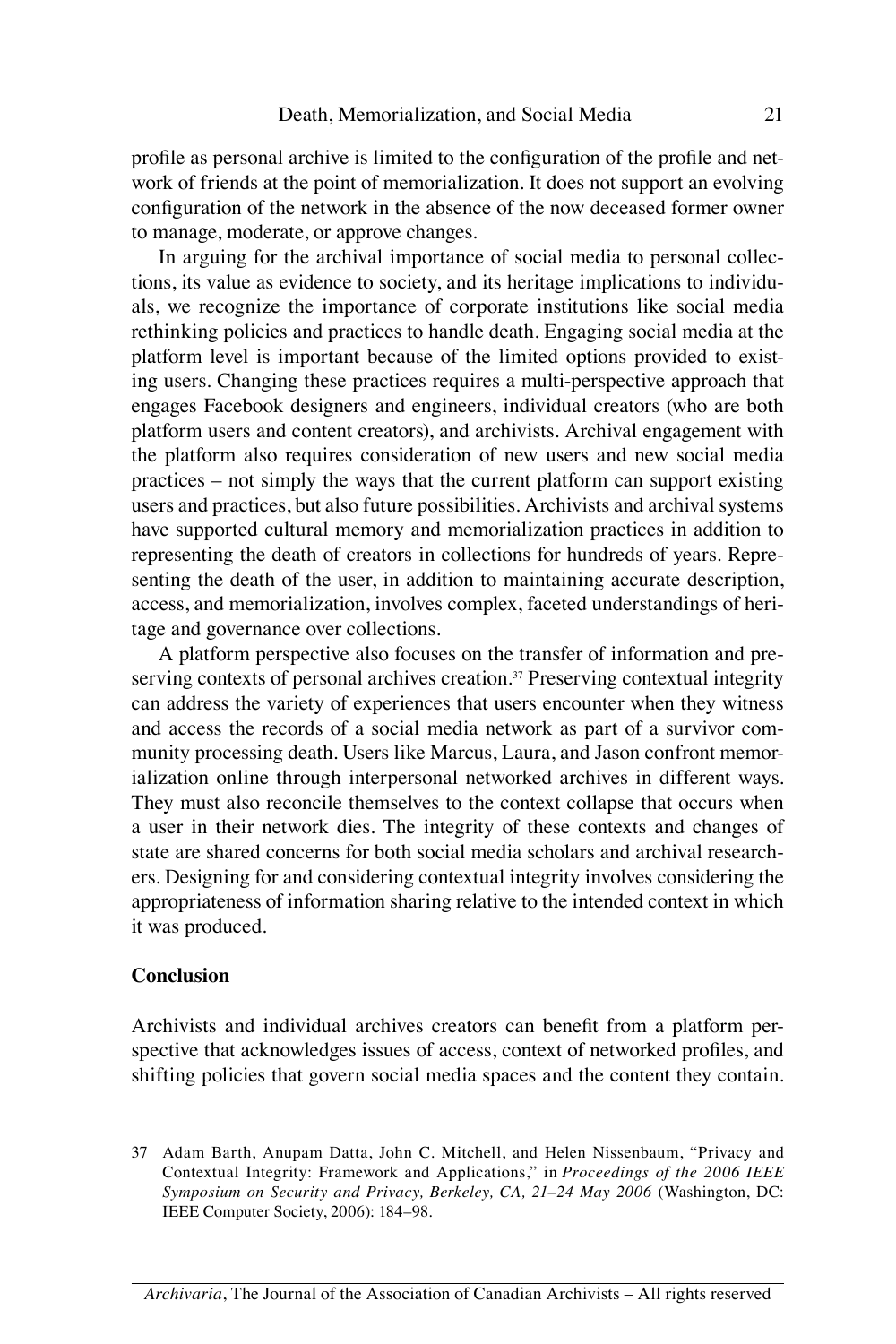We have used death, and related practices, as a lens through which to examine social media platforms as archival sites of engagement. The need for this perspective is particularly salient when users die and survivors continue to encounter and interact with their personal archives created via social media. As we have demonstrated in this article, Facebook as a social media platform falls short in meeting the needs of the users we interviewed in the course of this research, as well as the needs of archivists. The memorial profile is an ad hoc "archiving" mechanism that complicates and undermines essential archival functions of preservation, description, contextual integrity, and access to evidence over time. Furthermore, the current functionality of the platform negates many of the possibilities for profiles to act as personal archives, as well as how future Facebook users might access networked interpersonal archives. Clearly, the personal information that Facebook collects from its users (ranging from photographs and email messages to interactions and networked relationships) is evidence of business transactions and personal collections. A platform perspective for personal archives that includes social media engages new interactions for cultural memory in the digital age, accounts for communities that actively create interpersonal networked archives, and aims to ensure access to collections in the future. Engaging these spaces in the name of an archive at the platform level requires that we think about designing new interactions and setting new expectations around how our personal archives may be used, not just over our lifespan but over multiple lifespans.

#### **Acknowledgements**

This collaboration started as a result of the 2012 Values in Design Workshop held at the Donald Bren School of Information and Computer Sciences at the University of California, Irvine (UCI). The authors wish to thank two anonymous reviewers for their feedback on the structure and content of the article. This work was supported in part by the National Science Foundation under EAGER #1042678 and the Intel Science & Technology Center for Social Computing at UCI.

*Amelia Acker is a PhD candidate in Information Studies at the University of California, Los Angeles. Her research focuses on electronic records, archives, and mobile technologies. Acker's dissertation is a history of the Short Message Service format, standards, and telecommunication protocol. She received her MLIS from UCLA and has worked in libraries and archives in Southern California since 2006.*

*Jed R. Brubaker is a PhD candidate in Informatics at the School of Information and Computer Sciences at the University of California, Irvine. His*